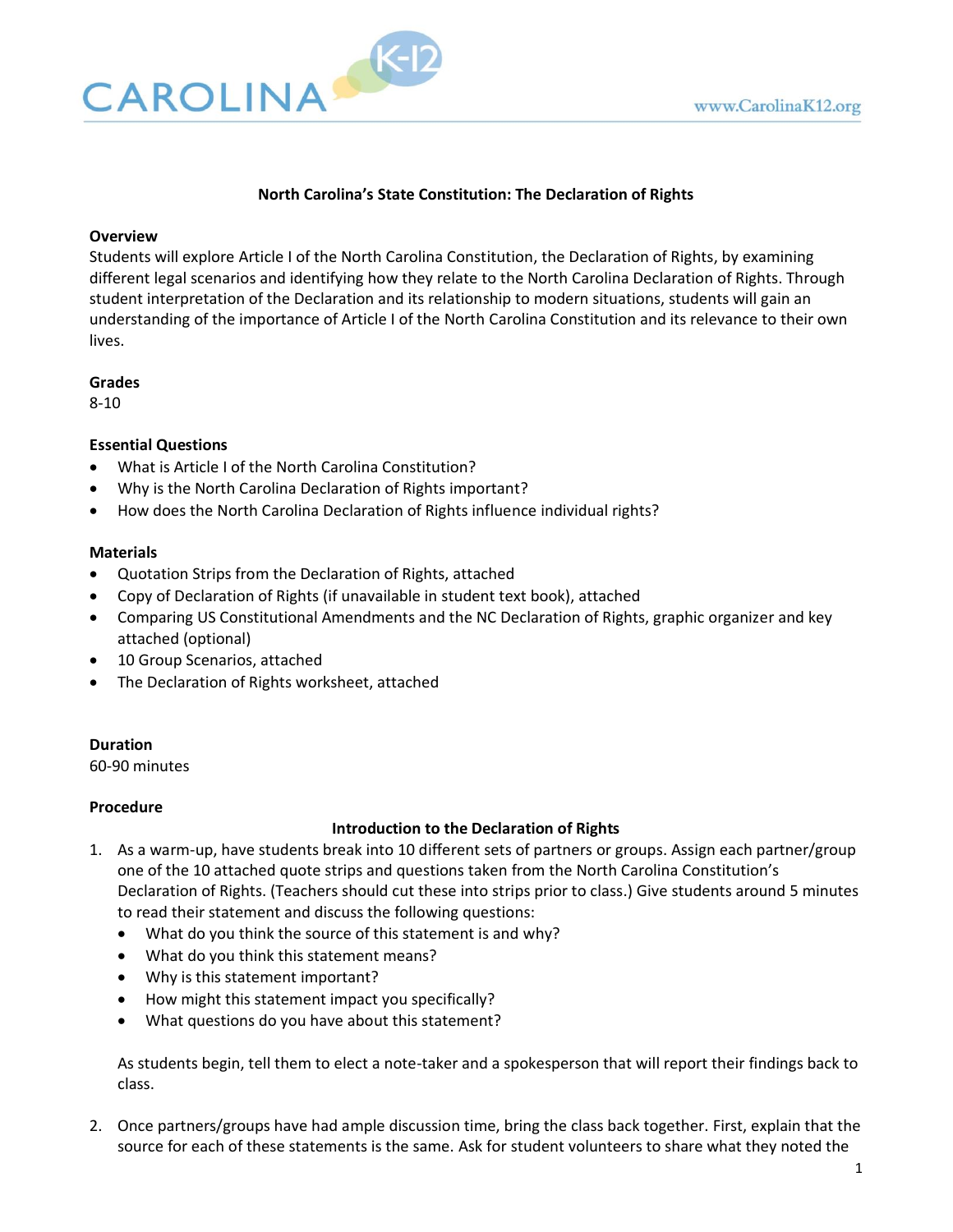source to be and why. Once students have come to the understanding that the source is the North Carolina Constitution, further encourage them to note where specifically these statements are found (Article I of the NC Constitution, the Declaration of Rights.)

- 3. Next, have each partner/group read their section to the class and take 1-2 minutes to share their thoughts on the discussion questions. Teachers should ask additional questions of the class to ensure student understanding of each quoted statement. Once all groups have reported back, explain that these statements represent only a few of the rights outlined in Article I of the North Carolina Constitution, known as the Declaration of Rights.
- 4. If student textbooks contain a copy of the North Carolina Constitution, have them turn to that section and take 1-2 minutes to do a visual scan of the document. (A copy of the entire Declaration of Rights is also attached should teachers need to make class sets to be shared by partners.) Further discuss:
	- Why do you think the framers of the North Carolina Constitution started the document with the "Declaration of Rights?"
	- Upon skimming the Declaration of Rights, which part do you think is most important and why?
- 5. Give students some background and facts regarding the Declaration of Rights, such as:
	- The *Declaration of Rights* recognizes the "essential principles of liberty and free government," many of which are identified in the Bill of Rights. It was included as a separate but accompanying document in 1776 when the first NC Constitution was adopted.
	- The Constitution of 1868 incorporated the 1776 Declaration of Rights into the Constitution as Article I and added several important guarantees:
		- $\circ$  To the people was given the power to elect all significant state executive officers, all judges, and all county officials, as well as legislators.
		- o All property qualifications for voting and office holding were abolished.
		- $\circ$  The plan of representation in the Senate was changed from a property to a popular basis.
		- o The 1835 House apportionment plan was retained. Annual legislative sessions were restored (The House apportionment formula then devised gave one seat to each county and distributed the remainder of the seats--nearly half of them at that time--according to a mathematical formula favoring the more populous counties).
		- o Annual legislative sessions were restored.
	- In the 1971 North Carolina Constitution, The Declaration of Rights (or Article I) was retained with a few additions. The organization of the article was improved and the frequently used subjunctive mood was replaced by the imperative in order to make clear that the provisions of that article are commands and not mere admonitions. (For example, "All elections ought to be free" became "All elections shall be free.") To the article were added a guarantee of freedom of speech, a guarantee of equal protection of the laws, and a prohibition against exclusion from jury service or other discrimination by the State on the basis of race or religion. Since all of the rights newly expressed in the Constitution of 1971 were already guaranteed by the United States Constitution, their inclusion simply constituted an explicit recognition by the State of their importance. (*Source:*

*http://statelibrary.dcr.state.nc.us/nc/stgovt/Preconst.htm)*

6. **Optional:** Use the attached graphic organizer to help students identify where US Constitutional Amendments and the NC Declaration of Rights overlap. These are important to relate to one another, and can lead into a fruitful conversation about federalism and the rights given to states compared to those that lie with the federal government. Another item to note is that the U.S. Constitutional Amendments deal mostly with individual rights (especially the Bill of Rights). The Declaration of Rights is similar in that it also deals with the rights of individuals.

## **Becoming Group Sleuths on the NC Constitution**

7. Tell students they will be "group sleuths" on the NC Constitution as they examine scenarios provided to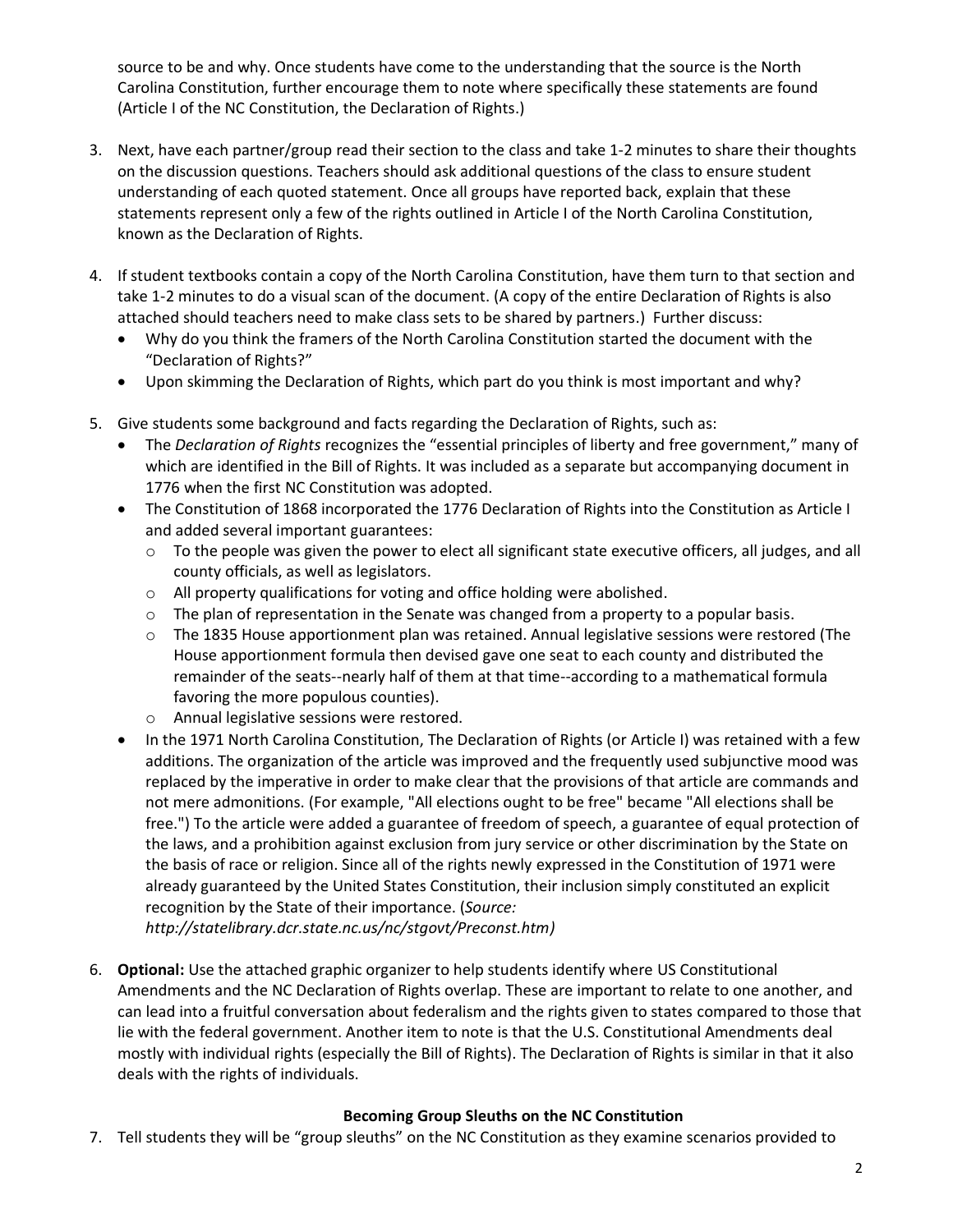them and attempt to figure out how their scenario relates to the North Carolina Declaration of Rights. Break students up into small groups and give each group a copy of one of the 10 attached scenarios. Students should also have a copy of the Declaration of Rights. (If one is not available in student textbooks, make copies of the attached version.)

Go over the instructions with students as noted on the scenario handouts and let students know how much time they have to work on the assignment (15-20 minutes is recommended). Remind students to record their answers on notebook paper and to be prepared to present their case and findings to the class in a brief 2-3 minute presentation.

- ➢ *Optional:* Teachers can make the group scenario assignments more detailed if time permits. For example, students can be told to role play the scenario before summarizing their thoughts on it.
- 8. After the class has presented on and discussed each scenario, culminate the activity with a closing discussion:
	- Why is the North Carolina Declaration of Rights important?
	- How could this document and the rights it professes affect you, as an individual?
	- Why is it important to know the rights outlined in the NC Constitution?
- 9. As a closing assignment, pass out the attached worksheet, *The Declaration of Rights*, to be completed as an end-of-class review or as homework.

## **Additional Activities**

- Have students further explore the North Carolina Constitution and use it as a model for creating their own Class Constitutions. See the Consortium's lesson "The North Carolina Constitution," available in the Database of Civic Resources.
- Assign the "North Carolina Constitution Word Quest!," available in the Database of Civic Resources

## **Differentiation**

## **Students with special needs**

• Ensure mixed ability groups when working on the scenarios.

**AIG Students**

• Have students research court cases and/or current event articles that relate to the North Carolina Constitution, and present their findings to class.

## **Resources**

• Downloadable version of Carolina K-12's NC Pocket Constitution: [https://k12database.unc.edu/wp](https://k12database.unc.edu/wp-content/uploads/sites/31/2017/04/NC-Pocket-Constitution-Color.pdf)[content/uploads/sites/31/2017/04/NC-Pocket-Constitution-Color.pdf](https://k12database.unc.edu/wp-content/uploads/sites/31/2017/04/NC-Pocket-Constitution-Color.pdf)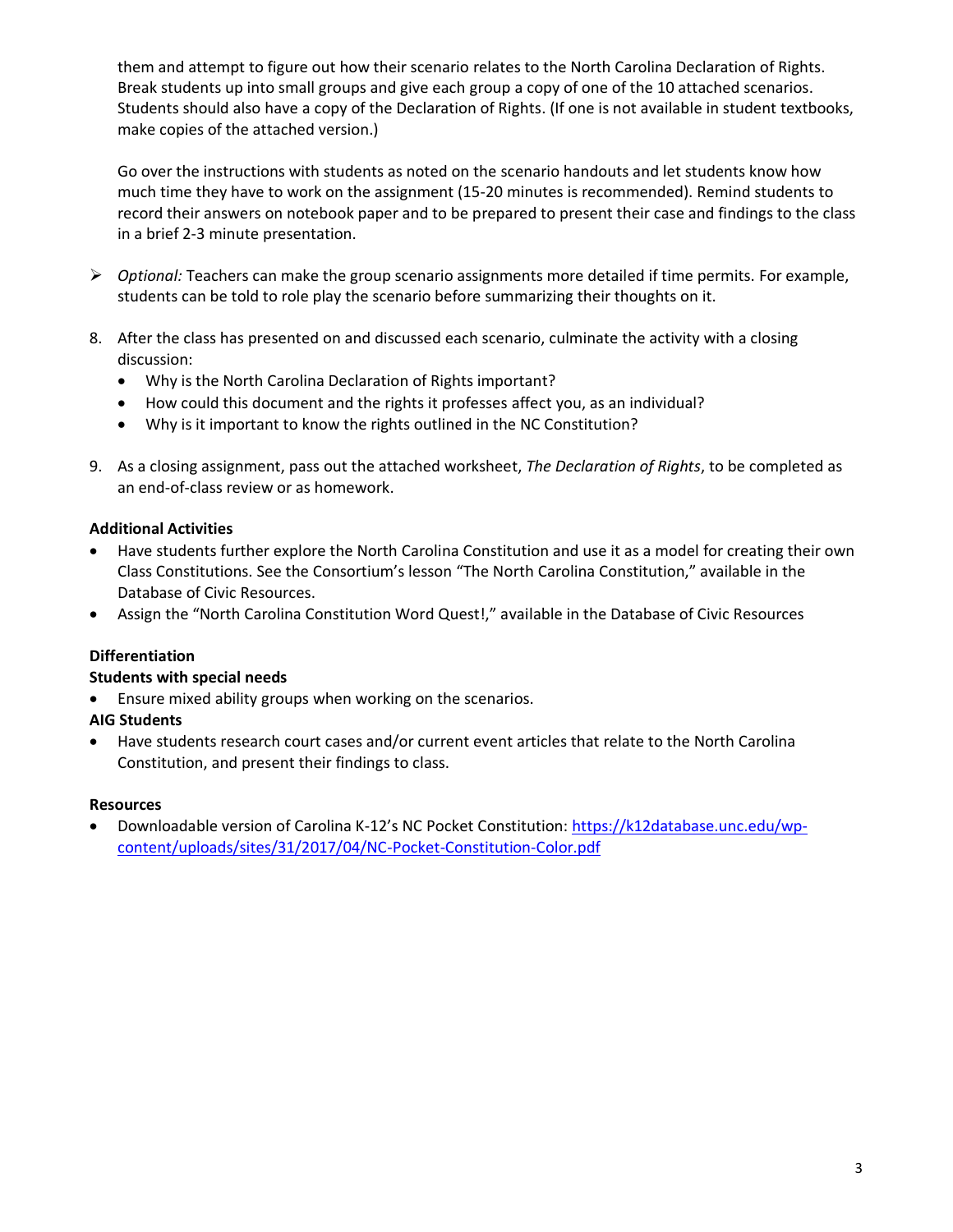#### **Quotation Strips – Declaration of Rights**

"The people have a right to the privilege of education, and it is the duty of the State to guard and maintain that right."

### **Discuss:**

- What do you think the source of this statement is and why?
- What do you think this statement means?
- Why is this statement important?
- How might this statement impact you specifically?
- What questions do you have about this statement?

#### $\times$

"All political power is vested in and derived from the people; all government of right originates from the people, is founded upon their will only, and is instituted solely for the good of the whole."

**Discuss:**

- What do you think the source of this statement is and why?
- What do you think this statement means?
- Why is this statement important?
- How might this statement impact you specifically?
- What questions do you have about this statement?

### $\times$

"As political rights and privileges are not dependent upon or modified by property, no property qualification shall affect the right to vote or hold office."

**Discuss:**

- What do you think the source of this statement is and why?
- What do you think this statement means?
- Why is this statement important?
- How might this statement impact you specifically?
- What questions do you have about this statement?

### $\times$

"We hold it to be self-evident that all persons are created equal; that they are endowed by their Creator with certain inalienable rights; that among these are life, liberty, and the enjoyment of the fruits of their own labor, and the pursuit of happiness"

**Discuss:**

- What do you think the source of this statement is and why?
- What do you think this statement means?
- Why is this statement important?
- How might this statement impact you specifically?
- What questions do you have about this statement?

## $\times$

"The legislative, executive, and supreme judicial powers of the State government shall be forever separate and distinct from each other."

**Discuss:**

- What do you think the source of this statement is and why?
- What do you think this statement means?
- Why is this statement important?
- How might this statement impact you specifically?
- What questions do you have about this statement?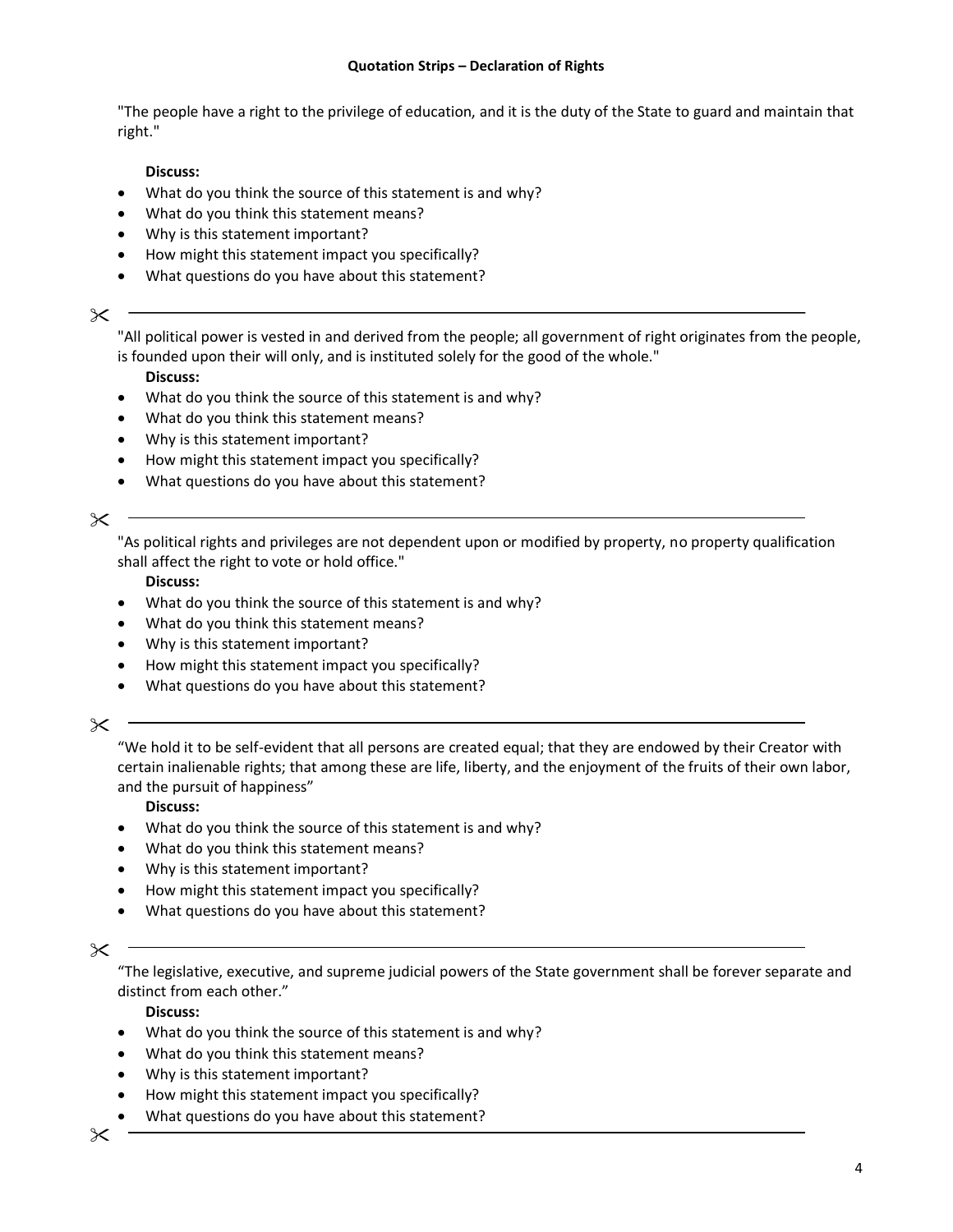"This state shall ever remain a member of the American Union; the people thereof are part of the American nation; there is no right on the part of this State to secede; and all attempts, from whatever source or upon whatever pretext, to dissolve this Union or to sever this Nation, shall be resisted with the whole power of the State."

### **Discuss:**

- What do you think the source of this statement is and why?
- What do you think this statement means?
- Why is this statement important?
- How might this statement impact you specifically?
- What questions do you have about this statement?

## $\times$

"All elections shall be free."

## **Discuss:**

- What do you think the source of this statement is and why?
- What do you think this statement means?
- Why is this statement important?
- How might this statement impact you specifically?
- What questions do you have about this statement?

### $\times$

"All courts shall be open; every person for an injury done him in his lands, goods, person, or reputation shall have remedy by due course of law; and right and justice shall be administered without favor, denial, or delay." **Discuss:**

- What do you think the source of this statement is and why?
- What do you think this statement means?
- Why is this statement important?
- How might this statement impact you specifically?
- What questions do you have about this statement?

#### $\times$

"No person shall be excluded from jury service on account of sex, race, color, religion, or national origin." **Discuss:**

- What do you think the source of this statement is and why?
- What do you think this statement means?
- Why is this statement important?
- How might this statement impact you specifically?
- What questions do you have about this statement?

## $\times$

"No hereditary emoluments, privileges, or honors shall be granted or conferred in this State."

## **Discuss:**

- What do you think the source of this statement is and why?
- What do you think this statement means?
- Why is this statement important?
- How might this statement impact you specifically?
- What questions do you have about this statement?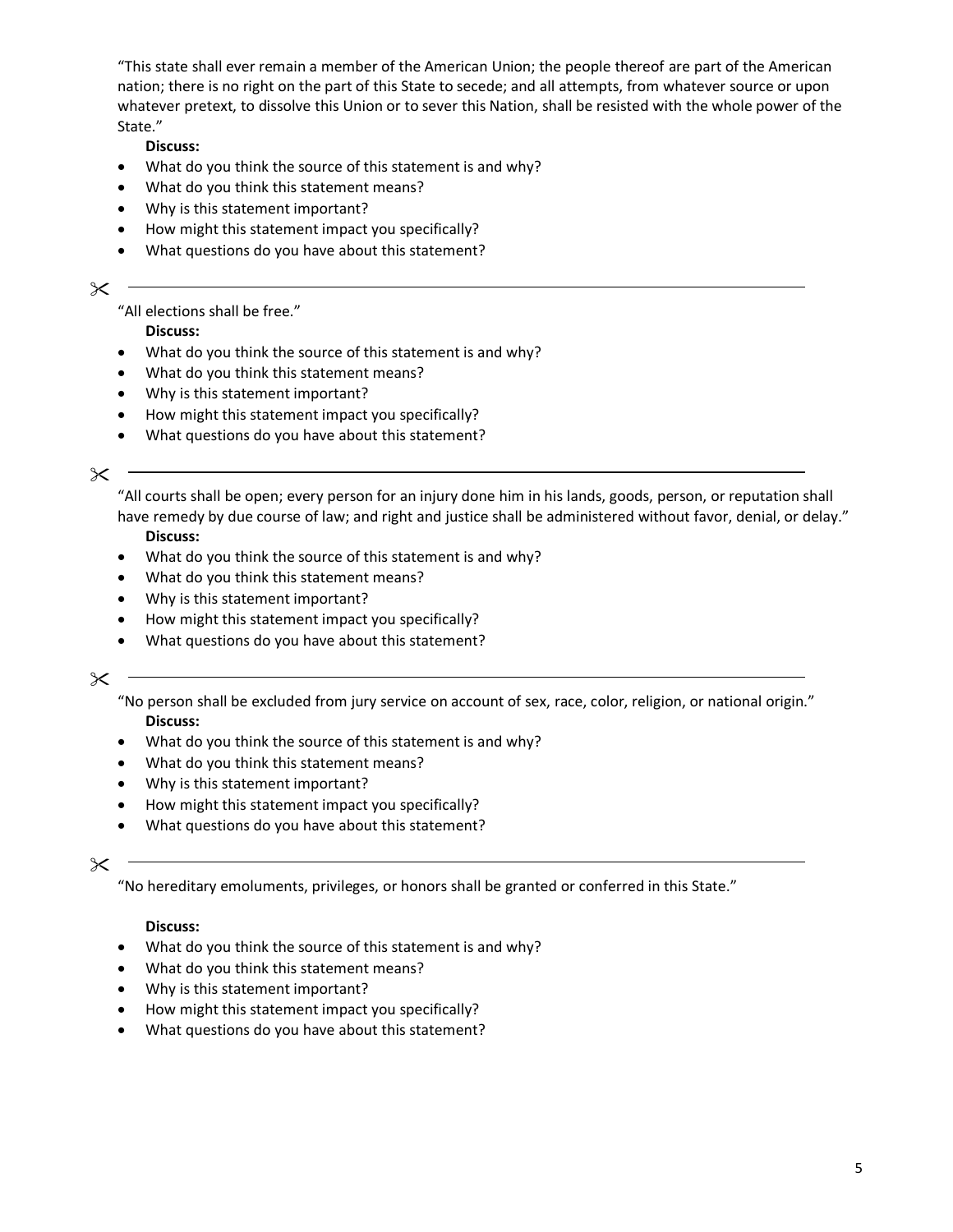#### **ARTICLE I** ~ **DECLARATION OF RIGHTS**

That the great, general, and essential principles of liberty and free government may be recognized and established, and that the relations of this State to the Union and government of the United States and those of the people of this State to the rest of the American people may be defined and affirmed, we do declare that:

#### **Section 1. The equality and rights of persons.**

We hold it to be self-evident that all persons are created equal; that they are endowed by their Creator with certain inalienable rights; that among these are life, liberty, the enjoyment of the fruits of their own labor, and the pursuit of happiness.

### **Sec. 2. Sovereignty of the people.**

All political power is vested in and derived from the people; all government of right originates from the people, is founded upon their will only, and is instituted solely for the good of the whole.

### **Sec. 3. Internal government of the State.**

The people of this State have the inherent, sole, and exclusive right of regulating the internal government and police thereof, and of altering or abolishing their Constitution and form of government whenever it may be necessary to their safety and happiness; but every such right shall be exercised in pursuance of law and consistently with the Constitution of the United States.

### **Sec. 4. Secession prohibited.**

This State shall ever remain a member of the American Union; the people thereof are part of the American nation; there is no right on the part of this State to secede; and all attempts, from whatever source or upon whatever pretext, to dissolve this Union or to sever this Nation, shall be resisted with the whole power of the State.

#### **Sec. 5. Allegiance to the United States.**

Every citizen of this State owes paramount allegiance to the Constitution and government of the United States, and no law or ordinance of the State in contravention or subversion thereof can have any binding force.

#### **Sec. 6. Separation of powers.**

The legislative, executive, and supreme judicial powers of the State government shall be forever separate and distinct from each other.

#### **Sec. 7. Suspending laws.**

All power of suspending laws or the execution of laws by any authority, without the consent of the representatives of the people, is injurious to their rights and shall not be exercised.

#### **Sec. 8. Representation and taxation.**

The people of this State shall not be taxed or made subject to the payment of any impost or duty without the consent of themselves or their representatives in the General Assembly, freely given.

#### **Sec. 9. Frequent elections.**

For redress of grievances and for amending and strengthening the laws, elections shall be often held.

#### **Sec. 10. Free elections.**

All elections shall be free.

#### **Sec. 11. Property qualifications.**

As political rights and privileges are not dependent upon or modified by property, no property qualification shall affect the right to vote or hold office.

#### **Sec. 12. Right of assembly and petition.**

The people have a right to assemble together to consult for their common good, to instruct their representatives, and to apply to the General Assembly for redress of grievances; but secret political societies are dangerous to the liberties of a free people and shall not be tolerated.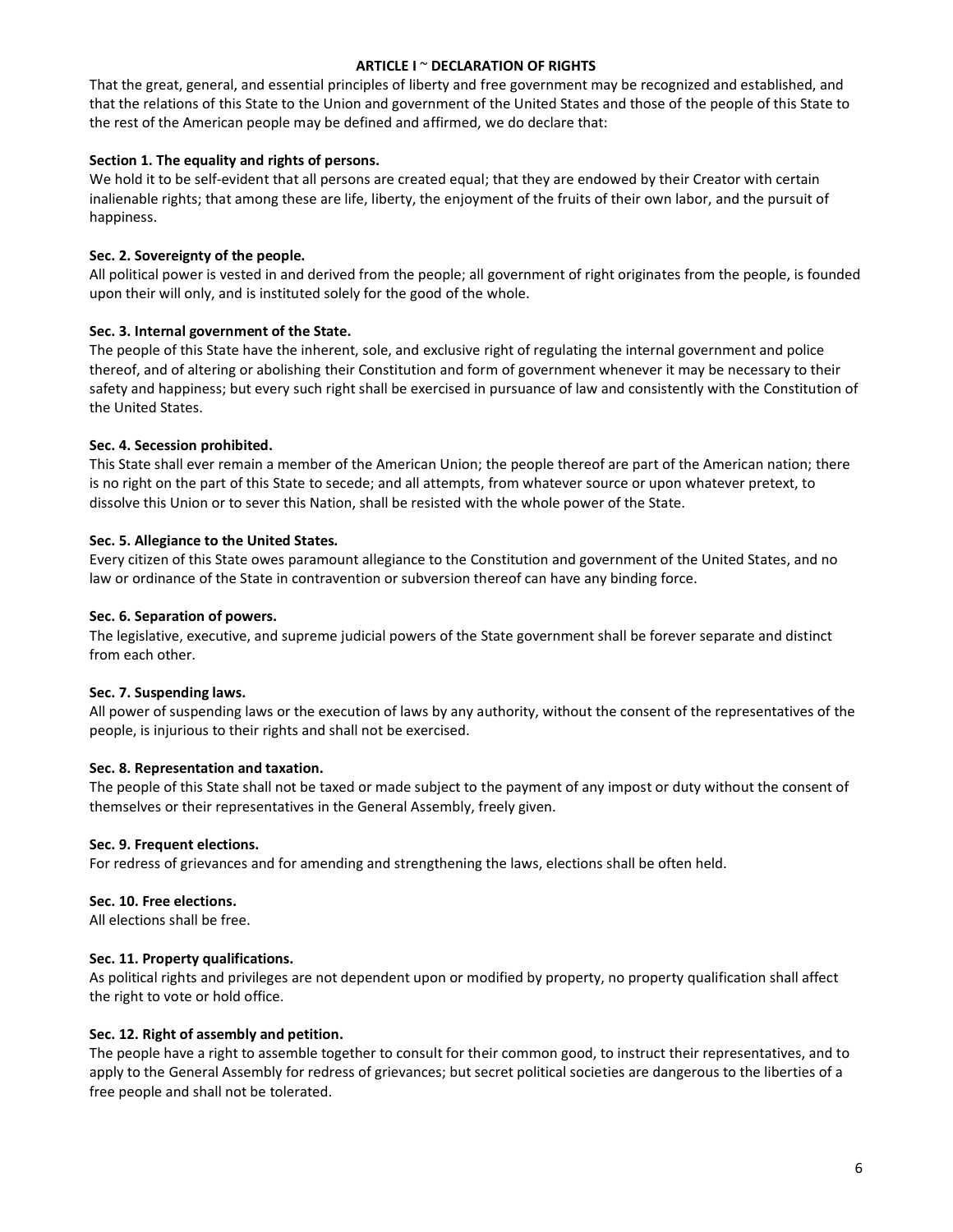#### **Sec. 13. Religious liberty.**

All persons have a natural and inalienable right to worship Almighty God according to the dictates of their own consciences, and no human authority shall, control or interfere with the rights of conscience

#### **Sec. 14. Freedom of speech and press.**

Freedom of speech and of the press are two of the great bulwarks of liberty and therefore shall never be restrained, but every person shall be held responsible for their abuse.

#### **Sec. 15. Education.**

The people have a right to the privilege of education, and it is the duty of the State to guard and maintain that right.

#### **Sec. 16. Ex post facto laws.**

Retrospective laws, punishing acts committed before the existence of such laws and by them only declared criminal, are oppressive, unjust, and incompatible with liberty, and therefore no ex post facto law shall be enacted. No law taxing retrospectively sales, purchases, or other acts previously done shall be enacted.

#### **Sec. 17. Slavery and involuntary servitude.**

Slavery is forever prohibited. Involuntary servitude, except as a punishment for crime whereof the parties have been adjudged guilty, is forever prohibited.

#### **Sec. 18. Court shall be open.**

All courts shall be open; every person for an injury done him in his lands, goods, person, or reputation shall have remedy by due course of law; and right and justice shall be administered without favor, denial, or delay.

#### **Sec. 19. Law of the land; equal protection of the laws.**

No person shall be taken, imprisoned, or disseized of his freehold, liberties, or privileges, or outlawed, or exiled, or in any manner deprived of his life, liberty, or property, but by the law of the land. No person shall be denied the equal protection of the laws; nor shall any person be subjected to discrimination by the State because of race, color, religion, or national origin.

#### **Sec. 20. General warrants.**

General warrants, whereby any officer or other person may be commanded to search suspected places without evidence of the act committed, or to seize any person or persons not named, whose offense is not particularly described and supported by evidence, are dangerous to liberty and shall not be granted.

#### **Sec. 21. Inquiry into restraints on liberty.**

Every person restrained of his liberty is entitled to a remedy to inquire into the lawfulness thereof, and to remove the restraint if unlawful, and that remedy shall not be denied or delayed. The privilege of the writ of habeas corpus shall not be suspended.

#### **Sec. 22. Modes of prosecution.**

Except in misdemeanor cases initiated in the District Court Division, no person shall be put to answer any criminal charge but by indictment, presentment, or impeachment. But any person, when represented by counsel, may, under such regulations as the General Assembly shall prescribe, waive indictment in noncapital cases.

#### **Sec. 23. Rights of accused.**

In all criminal prosecutions, every person charged with crime has the right to be informed of the accusation and to confront the accusers and witnesses with other testimony, and to have counsel for defense, and not be compelled to give self-incriminating evidence, or to pay costs, jail fees, or necessary witness fees of the defense, unless found guilty.

#### **Sec. 24. Right of jury trial in criminal cases.**

No person shall be convicted of any crime but by the unanimous verdict of a jury in open court. The General Assembly may, however, provide for other means of trial for misdemeanors, with the right of appeal for trial de novo.

#### **Sec. 25. Right of jury trial in civil cases.**

In all controversies at law respecting property, the ancient mode of trial by jury is one of the best securities of the rights of the people, and shall remain sacred and inviolable.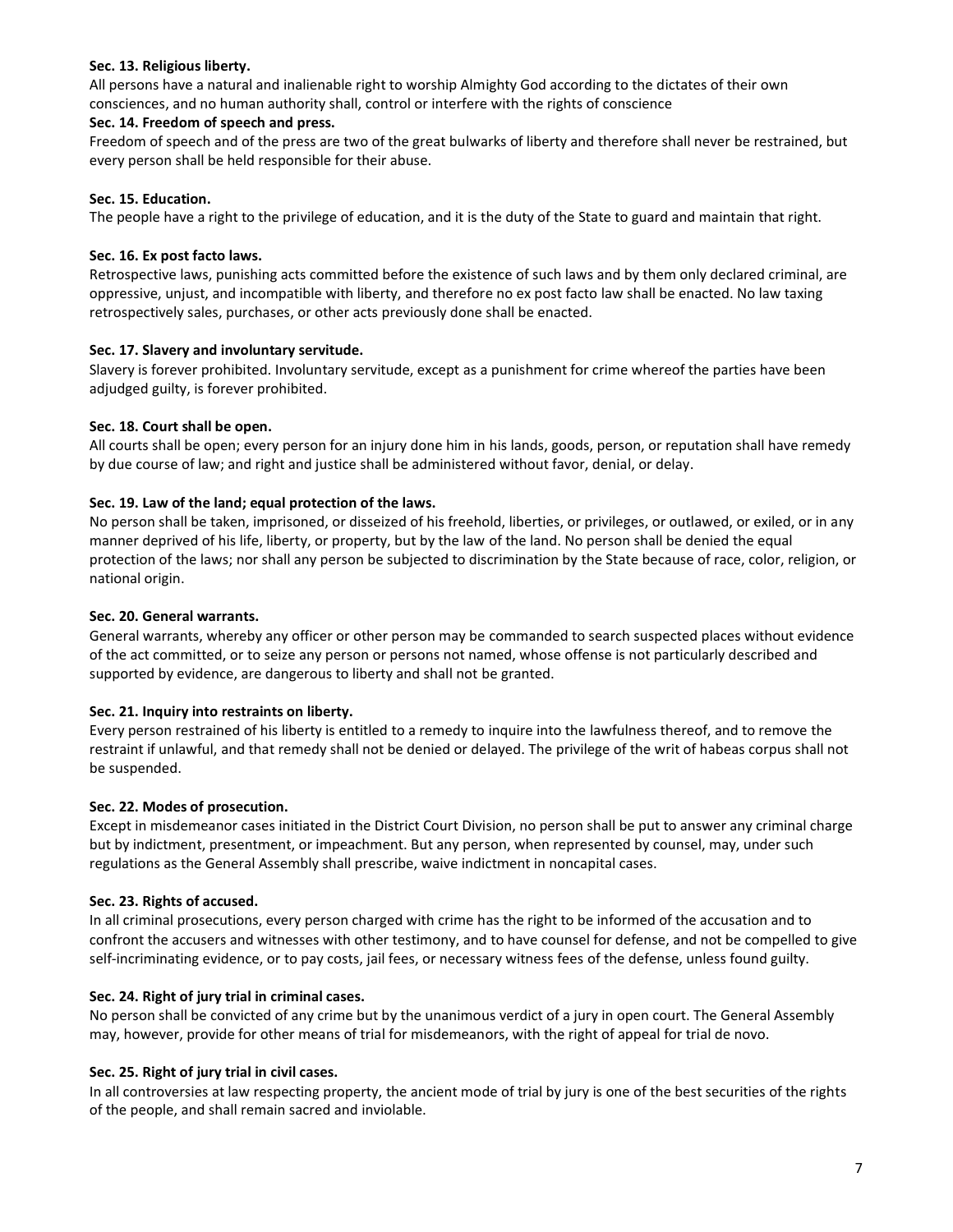#### **Sec. 26. Jury service.**

No person shall be excluded from jury service on account of sex, race, color, religion, or national origin.

#### **Sec. 27. Bail, fines, and punishments.**

Excessive bail shall not be required, nor excessive fines imposed, nor cruel or unusual punishments inflicted.

#### **Sec. 28. Imprisonment for debt.**

There shall be no imprisonment for debt in this State, except in cases of fraud.

#### **Sec. 29. Treason against the State.**

Treason against the State shall consist only of levying war against it or adhering to its enemies by giving them aid and comfort. No person shall be convicted of treason unless on the testimony of two witnesses to the same overt act, or on confession in open court. No conviction of treason or attainder shall work corruption of blood or forfeiture.

#### **Sec. 30. Militia and the right to bear arms.**

A well regulated militia being necessary to the security of a free State, the right of the people to keep and bear arms shall not be infringed; and, as standing armies in time of peace are dangerous to liberty, they shall not be maintained, and the military shall be kept under strict subordination to, and governed by, the civil power. Nothing herein shall justify the practice of carrying concealed weapons, or prevent the General Assembly from enacting penal statutes against that practice.

#### **Sec. 31. Quartering of soldiers.**

No soldier shall in time of peace be quartered in any house without the consent of the owner, nor in time of war but in a manner prescribed by law.

#### **Sec. 32. Exclusive emoluments.**

No person or set of persons is entitled to exclusive or separate emoluments or privileges from the community but in consideration of public services.

#### **Sec. 33. Hereditary emoluments and honors.**

No hereditary emoluments, privileges, or honors shall be granted or conferred in this State.

#### **Sec. 34. Perpetuities and monopolies.**

Perpetuities and monopolies are contrary to the genius of a free state and shall not be allowed.

#### **Sec. 35. Recurrence to fundamental principles.**

A frequent recurrence to fundamental principles is absolutely necessary to preserve the blessings of liberty.

#### **Sec. 36. Other rights of the people.**

The enumeration of rights in this Article shall not be construed to impair or deny others retained by the people.

#### **Sec. 37. Rights of victims of crime.**

(1) Basic rights. Victims of crime, as prescribed by law, shall be entitled to the following basic rights:

(a) The right as prescribed by law to be informed of and to be present at court proceedings of the accused.

(b) The right to be heard at sentencing of the accused in a manner prescribed by law, and at other times as prescribed by law or deemed appropriate by the court.

(c) The right as prescribed by law to receive restitution.

(d) The right as prescribed by law to be given information about the crime, how the criminal justice system works, the rights of victims, and the availability of services for victims.

(e) The right as prescribed by law to receive information about the conviction or final disposition and sentence of the accused.

(f) The right as prescribed by law to receive notification of escape, release, proposed parole or pardon of the accused, or notice of a reprieve or commutation of the accused's sentence.

(g) The right as prescribed by law to present their views and concerns to the Governor or agency considering any action that could result in the release of the accused, prior to such action becoming effective.

(h) The right as prescribed by law to confer with the prosecution.

(2) No money damages; other enforcement. Nothing in this section shall be construed as creating a claim for money damages against the State, a county, a municipality, or any of the agencies, instrumentalities, or employees thereof. The General Assembly may provide for other remedies to ensure adequate enforcement of this section.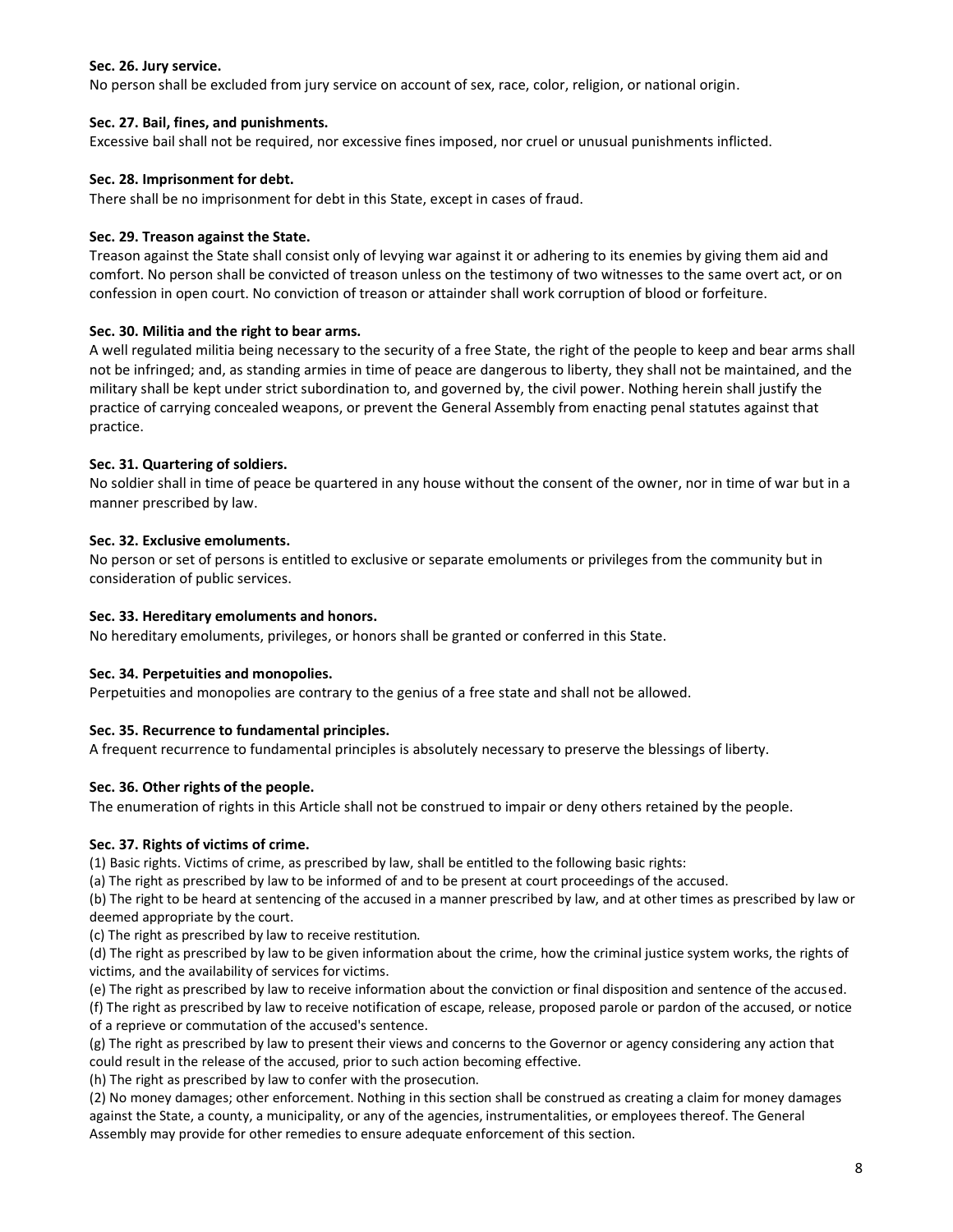(3) No ground for relief in criminal case. The failure or inability of any person to provide a right or service provided under this section may not be used by a defendant in a criminal case, an inmate, or any other accused as a ground for relief in any trial, appeal, postconviction litigation, habeas corpus, civil action, or any similar criminal or civil proceeding. (1995, c. 438, s. 1.)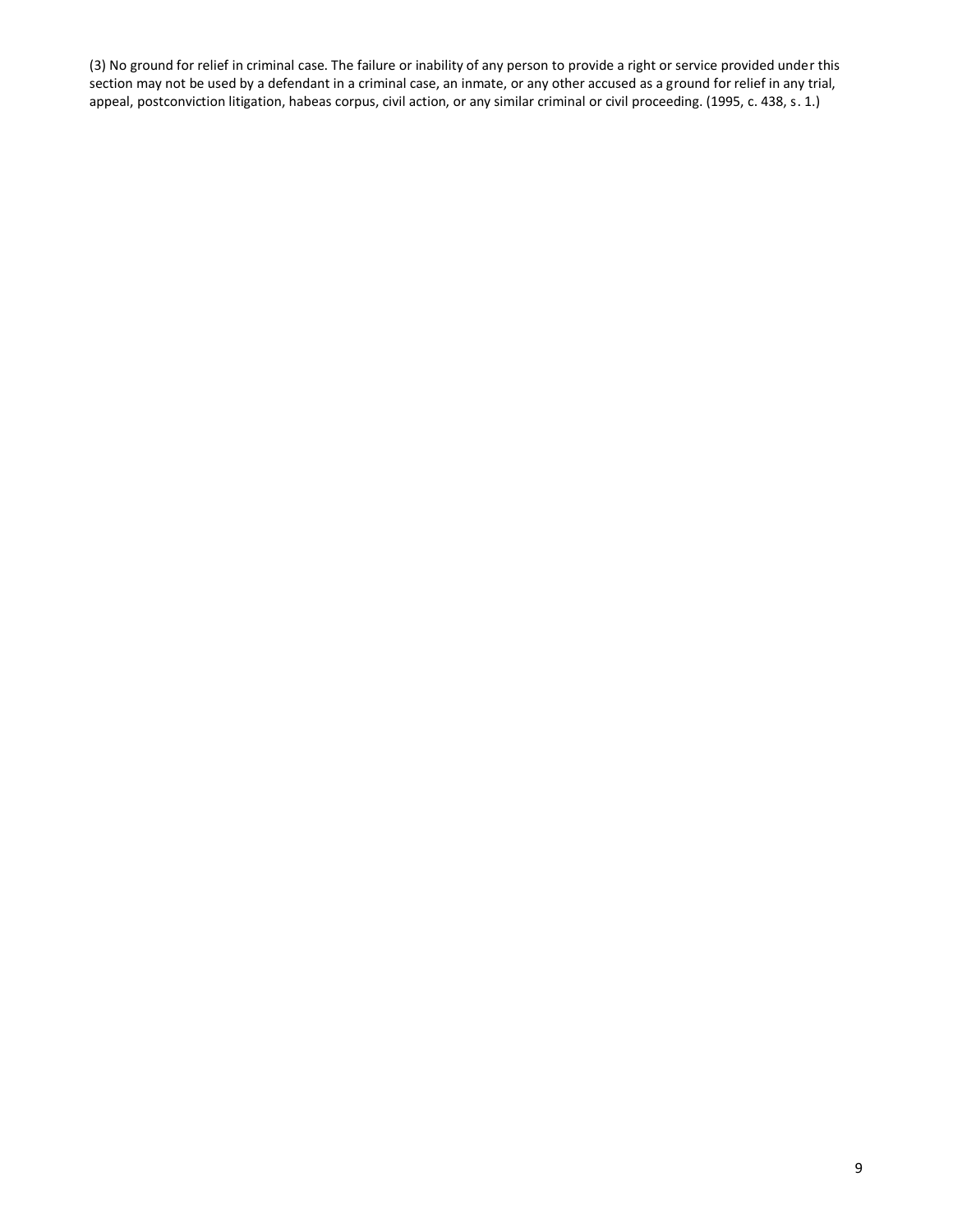- 1. Assign the following roles in your group:
	- *Recorder:* This student should write down the answers to the below questions on notebook paper, while also offering opinions on the scenario.
	- *Presenter:* This student will give a brief (2-3 minute) presentation summarizing the scenario and your findings to the class. This person can take advantage of the notes taken by the recorder, as well as using pre-prepared comments your group decides upon. This student should also offer opinions on the scenario.
	- *Facilitator:* This student should keep track of time, as well as ensure the group stays on-task and is producing the desired product. This student should also offer his or her own opinions on the scenario.
- 2. Carefully read the scenario below then discuss the questions that follow.
- 3. Your group will have 15-20 minutes to complete this activity.

# **Scenario:**

A person is arrested by a police officer after running a red light. After being pulled over, the driver is asked to submit to a sobriety test. He agrees to the test and fails. The person is charged with driving while intoxicated and running a red light.

The person is held in prison until his trial date. The judge sets a bail of \$2 million dollars. When the case comes before the judge, he says he wants to "make an example out of this driver," and sentences him to seven years in prison. This is the driver's first DWI offense and there are no prior convictions.

The defendant appeals the case, saying the bail and sentence were unfair according to principles laid out in the North Carolina Declaration of Rights.

- 1. Which section(s) of the Declaration of Rights address this scenario? List and summarize the section(s).
- 2. Specifically explain how the section(s) you identified address the scenario. According to the NC Constitution, was a right violated?
- 3. Based on what is stated in the Declaration of Rights, how do you think a jury would rule on this situation if this case was taken to trial?
- 4. What is your personal opinion of this situation? (For example, does the Declaration of Rights offer appropriate protection of rights in this scenario, or is it enabling criminal activity?) Explain.
- 5. What should determine the bail a judge sets?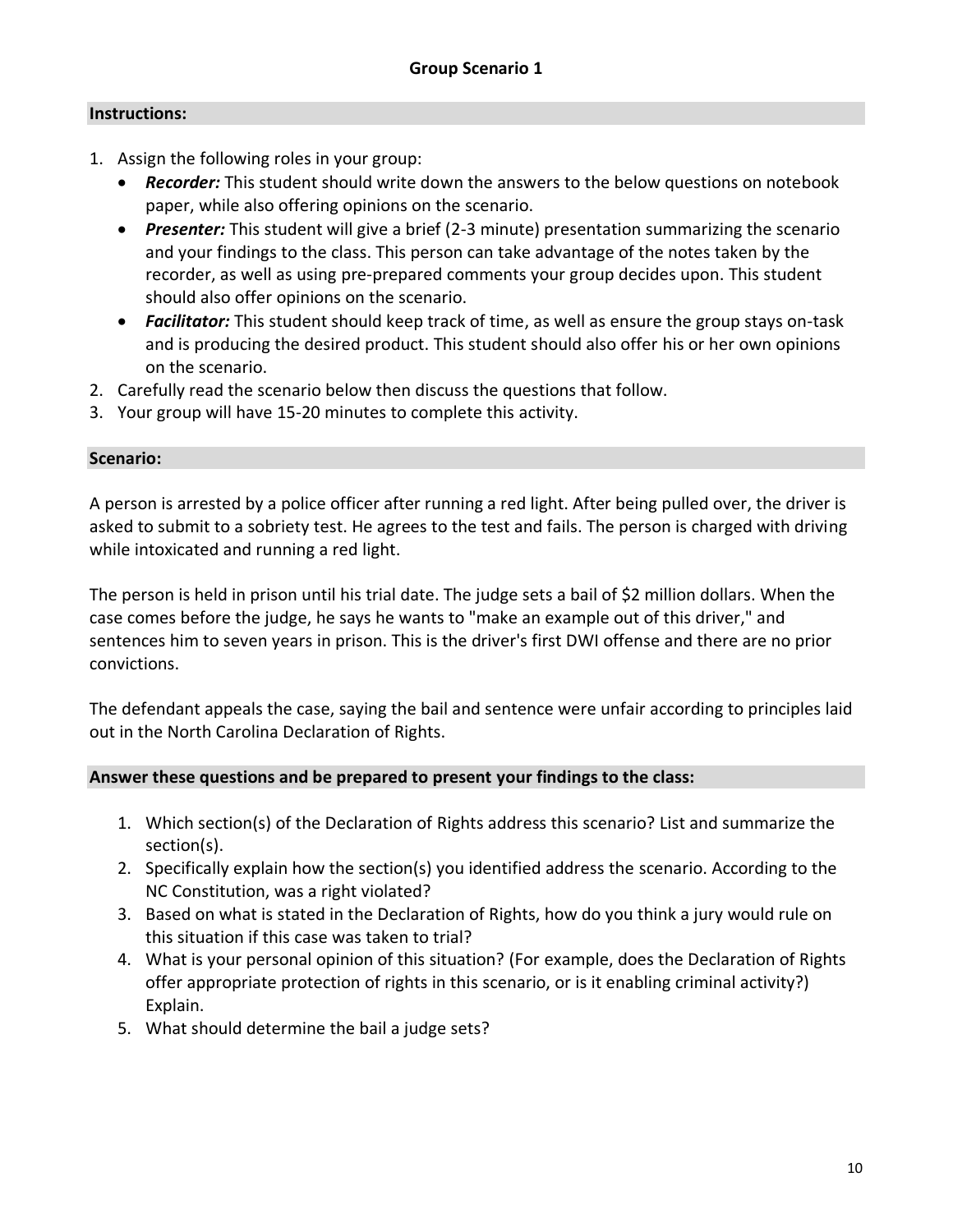- 1. Assign the following roles in your group:
	- *Recorder:* This student should write down the answers to the below questions on notebook paper, while also offering opinions on the scenario.
	- *Presenter:* This student will give a brief (2-3 minute) presentation summarizing the scenario and your findings to the class. This person can take advantage of the notes taken by the recorder, as well as using pre-prepared comments your group decides upon. This student should also offer opinions on the scenario.
	- *Facilitator:* This student should keep track of time, as well as ensure the group stays on-task and is producing the desired product. This student should also offer his or her own opinions on the scenario.
- 2. Carefully read the scenario below then discuss the questions that follow.
- 3. Your group will have 15-20 minutes to complete this activity.

# **Scenario:**

A man is accused of murdering a woman in the first degree. The prosecutors and defense attorneys in the case are going through the process of jury selection. In this process, the attorneys are given a pool of jurors. They select members of the pool they do not want to be on the jury. When the final jurors are announced, there are 11 female jurors and one male juror.

The defense attorneys object to the jury that was selected. The judge does not sustain the objection, and the trial moves forward. The defendant is found guilty. The defendant's attorneys appeal the decision, claiming that the jury selection process went against the principles established in the Declaration of Rights.

- 1. Which section(s) of the Declaration of Rights address this scenario? List and summarize the section(s).
- 2. Specifically explain how the section(s) you identified address the scenario. According to the NC Constitution, was a right violated?
- 3. Based on what is stated in the Declaration of Rights, how do you think a jury would rule on this situation if this case was taken to trial?
- 4. What is your personal opinion of this situation? (For example, does the Declaration of Rights offer appropriate protection of rights in this scenario, or is it enabling criminal activity?) Explain.
- 5. Why does the makeup of a jury matter in a court case? Explain.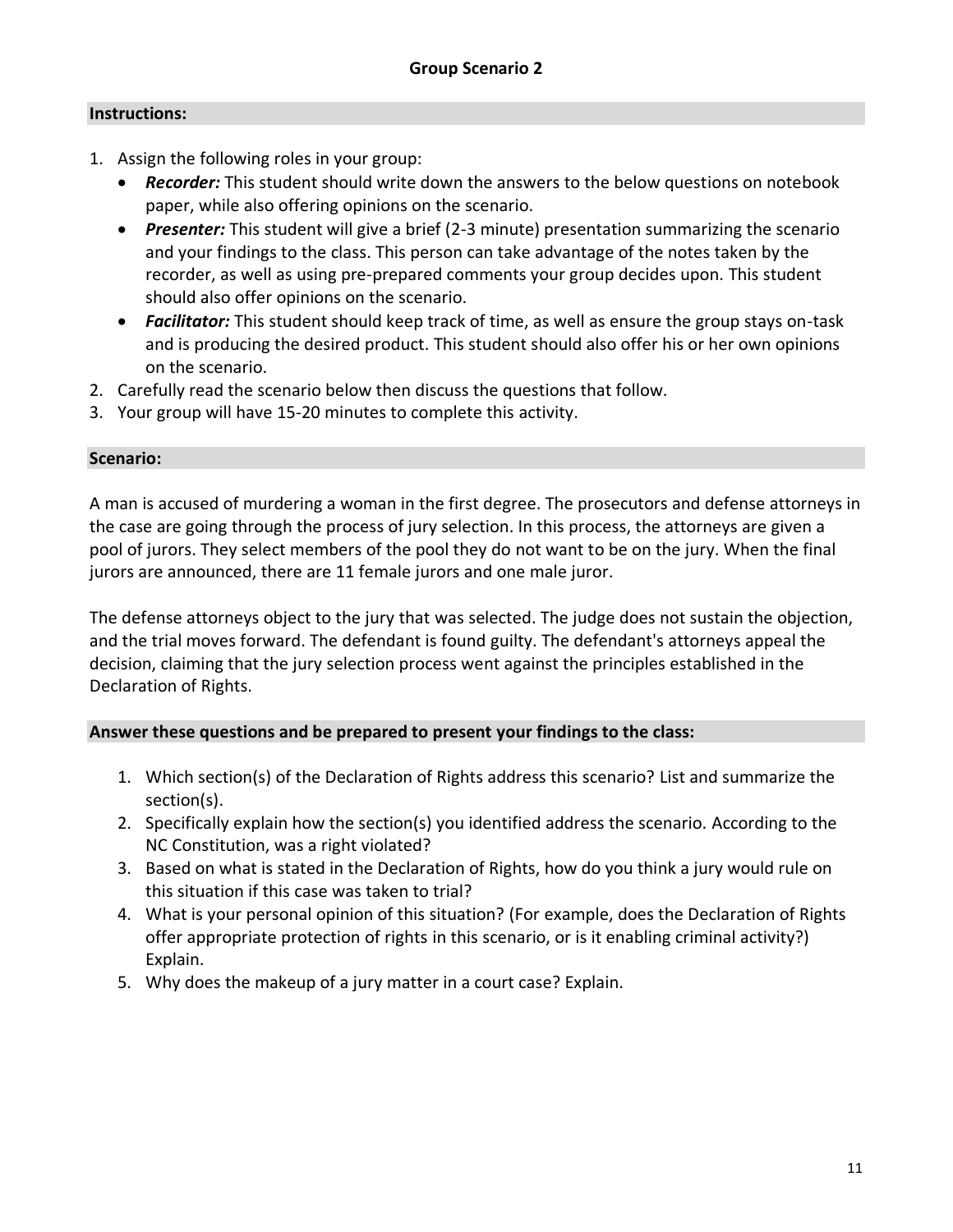- 1. Assign the following roles in your group:
	- *Recorder:* This student should write down the answers to the below questions on notebook paper, while also offering opinions on the scenario.
	- *Presenter:* This student will give a brief (2-3 minute) presentation summarizing the scenario and your findings to the class. This person can take advantage of the notes taken by the recorder, as well as using pre-prepared comments your group decides upon. This student should also offer opinions on the scenario.
	- *Facilitator:* This student should keep track of time, as well as ensure the group stays on-task and is producing the desired product. This student should also offer his or her own opinions on the scenario.
- 2. Carefully read the scenario below then discuss the questions that follow.
- 3. Your group will have 15-20 minutes to complete this activity.

# **Scenario:**

A group of poorer rural and urban counties in North Carolina are bringing a lawsuit against the state. The counties argue that, despite higher than average tax rates, schools in these counties end up with lower than average tax revenues. Other than teacher salaries, schools are funded locally. Thus, these school districts did not have enough money to provide an equal education for their children. They were unable to compete with wealthier school districts in terms of educational materials, building renovations, and other special services.

The counties argue that the quality of a child's education should not be dependent upon the wealth of the family and community into which that child was born. The counties sued for a higher level of stable funding for these low-wealth counties from the state.

- 1. Which section(s) of the Declaration of Rights address this scenario? List and summarize the section(s).
- 2. Specifically explain how the section(s) you identified address the scenario. According to the NC Constitution, was a right violated?
- 3. Based on what is said in the Declaration of Rights, how do you think a jury would rule on this situation if this case was taken to trial?
- 4. What is your personal opinion of this situation? (For example, does the Declaration of Rights offer appropriate protection of rights in this scenario, or is it enabling criminal activity?) Explain.
- 5. Do you agree or disagree that all counties should have equal funding for educating their students? Explain.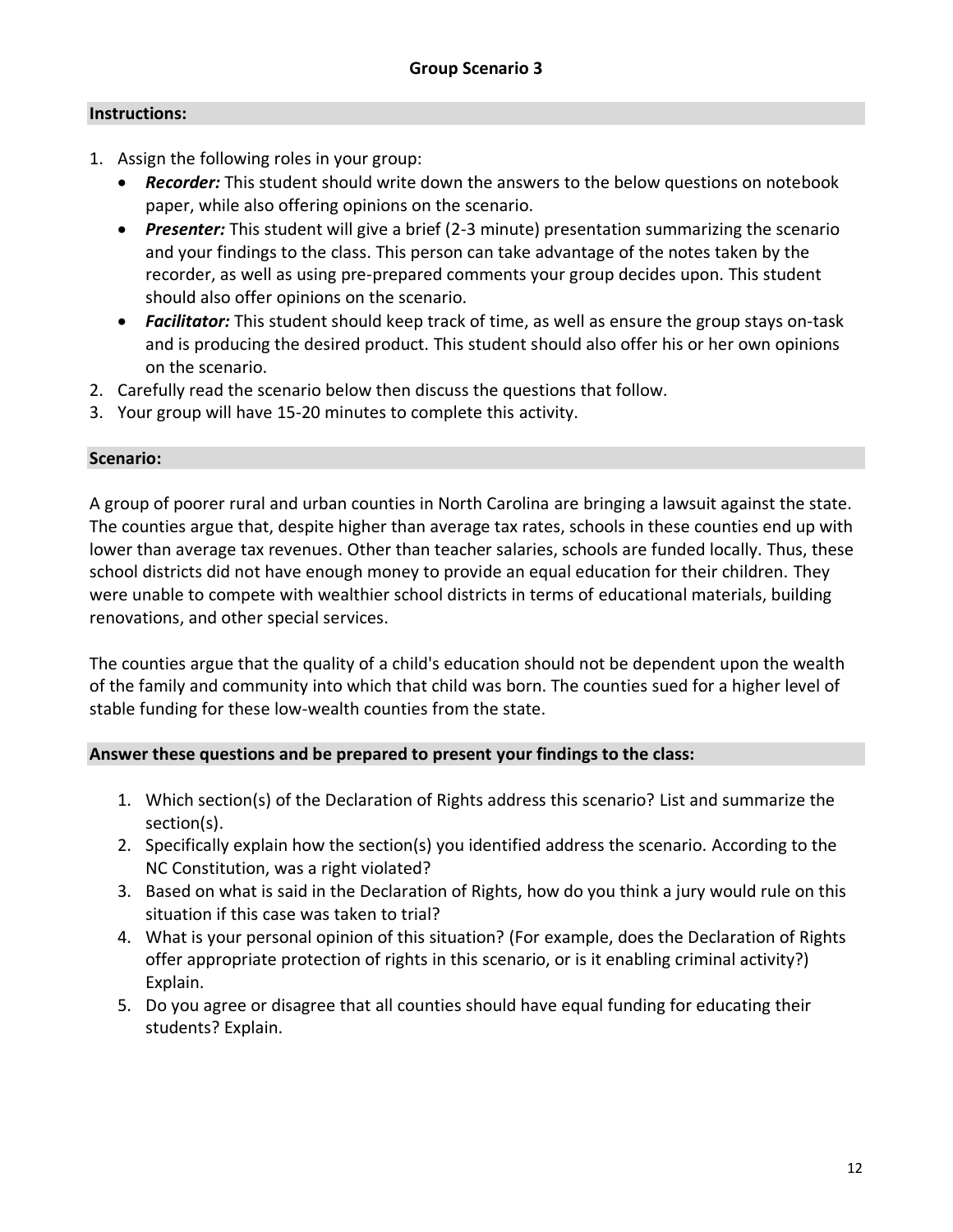- 1. Assign the following roles in your group:
	- *Recorder:* This student should write down the answers to the below questions on notebook paper, while also offering opinions on the scenario.
	- *Presenter:* This student will give a brief (2-3 minute) presentation summarizing the scenario and your findings to the class. This person can take advantage of the notes taken by the recorder, as well as using pre-prepared comments your group decides upon. This student should also offer opinions on the scenario.
	- *Facilitator:* This student should keep track of time, as well as ensure the group stays on-task and is producing the desired product. This student should also offer his or her own opinions on the scenario.
- 2. Carefully read the scenario below then discuss the questions that follow.
- 3. Your group will have 15-20 minutes to complete this activity.

## **Scenario:**

Walter Durham is a huge fan of Abraham Lincoln. He has grown a beard to look more like Abraham Lincoln, he consistently wears a large hat like Abraham Lincoln, and he has started a business where he gives speeches to classrooms impersonating Abraham Lincoln. Walter doesn't have a lot of money, but he decides to have a party celebrating the grand opening of his Lincoln impersonation business. He invites his entire community and he even has a 19 foot tall Jello mold of Abraham Lincoln made for the party.

Some months go by, and Walter's business isn't going well. He owes \$10,000 to the desert business that made his Lincoln Jello mold. The business files a lawsuit against Walter, and he stands trial. The judge sees a clear case against Walter. Walter ordered a 19 foot Jello mold which he has failed to pay for. The judge thinks the case is so silly, he decides to sentence Walter to a year in prison for not paying his debt. Walter appeals his sentence, claiming it is unfair according to the North Carolina Declaration of Rights.

- 1. Which section(s) of the Declaration of Rights address this scenario? List and summarize the section(s).
- 2. Specifically explain how the section(s) you identified address the scenario. According to the NC Constitution, was a right violated?
- 3. Based on what is said in the Declaration of Rights, how do you think a jury would rule on this situation if this case was taken to trial?
- 4. What is your personal opinion of this situation? (For example, does the Declaration of Rights offer appropriate protection of rights in this scenario, or is it enabling criminal activity?) Explain.
- 5. Should someone be imprisoned when they don't pay a debt? Explain.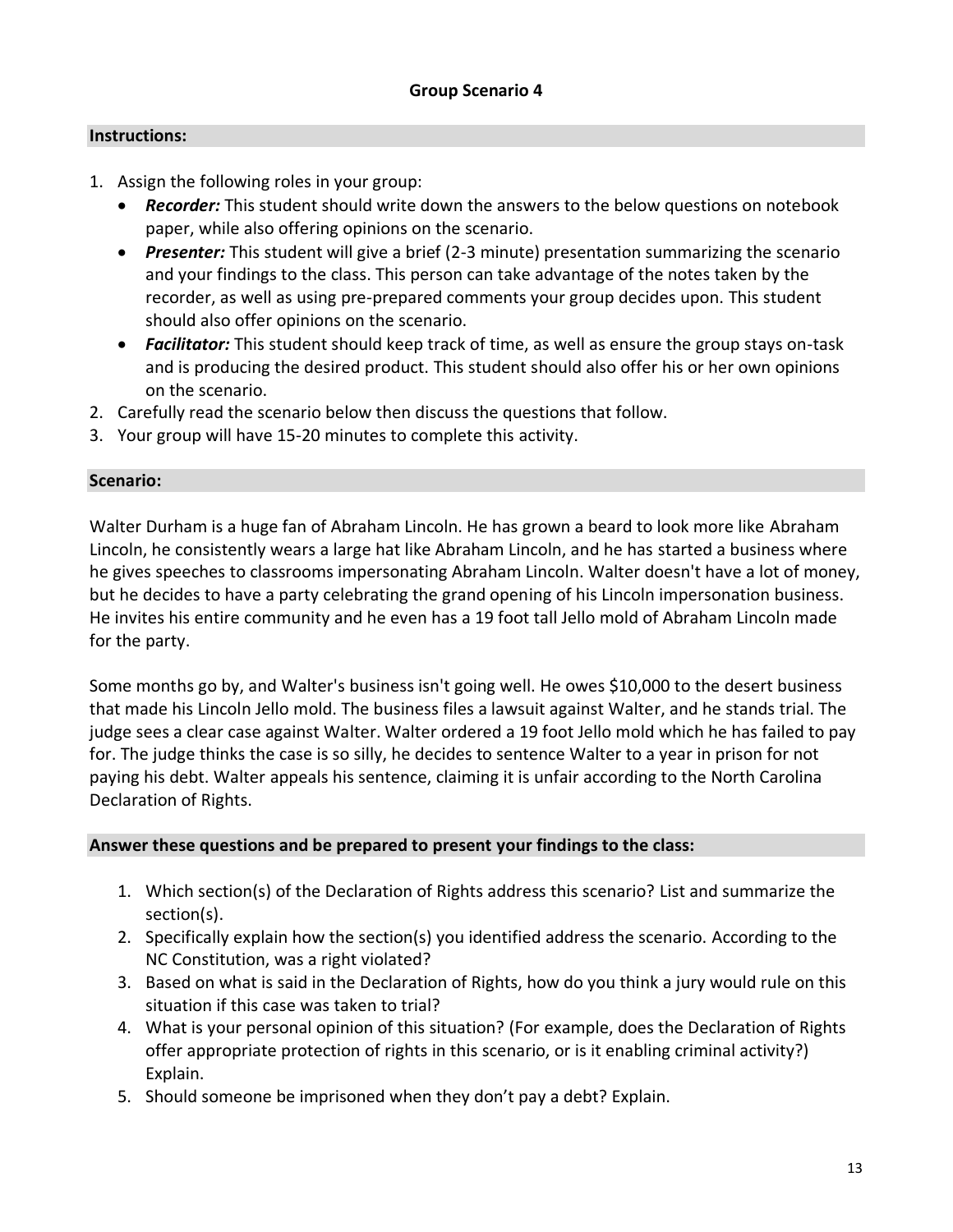- 1. Assign the following roles in your group:
	- *Recorder:* This student should write down the answers to the below questions on notebook paper, while also offering opinions on the scenario.
	- *Presenter:* This student will give a brief (2-3 minute) presentation summarizing the scenario and your findings to the class. This person can take advantage of the notes taken by the recorder, as well as using pre-prepared comments your group decides upon. This student should also offer opinions on the scenario.
	- *Facilitator:* This student should keep track of time, as well as ensure the group stays on-task and is producing the desired product. This student should also offer his or her own opinions on the scenario.
- 2. Carefully read the scenario below then discuss the questions that follow.
- 3. Your group will have 15-20 minutes to complete this activity.

# **Scenario:**

A high school sophomore in North Carolina was charged with sexual harassment of another student. The student was suspended for ten days, with a recommendation that he be suspended for the rest of school semester. The student was not granted a preliminary hearing for the suspension by the Principal. Normally, written notice must be provided to the student's parents or guardians informing them of the charges and the opportunity to request a hearing. The parents made this request, but the Principal denied their request. The School Board agreed that the student should be suspended for the remainder of the school semester and the Superintendent concurred. The student was unable to attend the high school for the remainder of the school year.

The student's family sued the school district, claiming the student's rights had been violated.

- 1. Which section(s) of the Declaration of Rights address this scenario? List and summarize the section(s).
- 2. Specifically explain how the section(s) you identified address the scenario. According to the NC Constitution, was a right violated?
- 3. Based on what is said in the Declaration of Rights, how do you think a jury would rule on this situation if this case was taken to trial?
- 4. What is your personal opinion of this situation? (For example, does the Declaration of Rights offer appropriate protection of rights in this scenario, or is it enabling criminal activity?) Explain.
- 5. Should students always have a right to a hearing before they are suspended? Why or why not?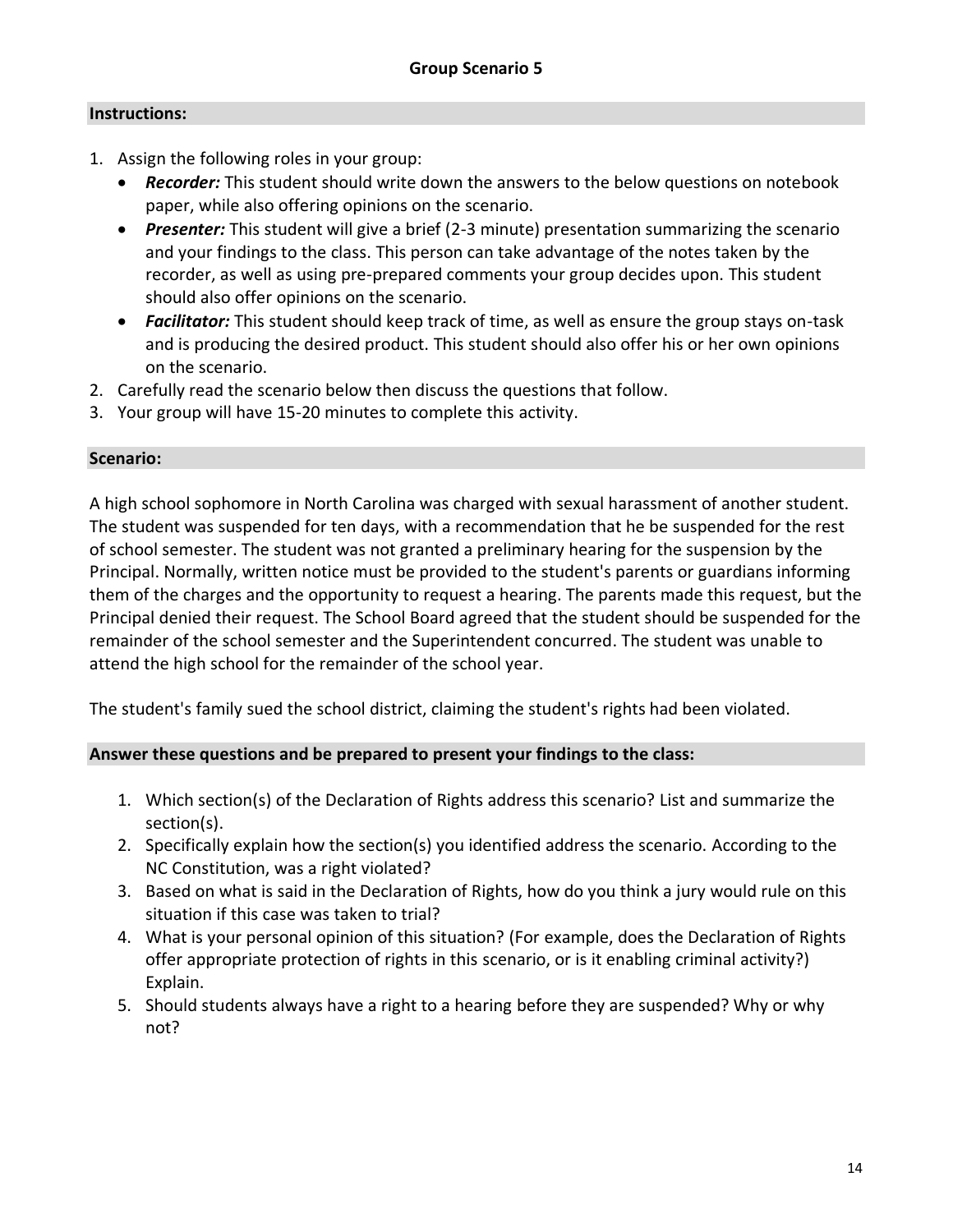- 1. Assign the following roles in your group:
	- *Recorder:* This student should write down the answers to the below questions on notebook paper, while also offering opinions on the scenario.
	- *Presenter:* This student will give a brief (2-3 minute) presentation summarizing the scenario and your findings to the class. This person can take advantage of the notes taken by the recorder, as well as using pre-prepared comments your group decides upon. This student should also offer opinions on the scenario.
	- *Facilitator:* This student should keep track of time, as well as ensure the group stays on-task and is producing the desired product. This student should also offer his or her own opinions on the scenario.
- 2. Carefully read the scenario below then discuss the questions that follow.
- 3. Your group will have 15-20 minutes to complete this activity.

# **Scenario:**

Elections are becoming more costly to conduct. Voting machines are more expensive than ever, and North Carolina lawmakers are facing a budget crisis. A legislator decides that the General Assembly needs to reduce its expenses and raise more money when conducting elections.

The legislator proposes a bill that requires a voting fee to cast a vote. The legislator figures that this will help to pay for the expense associated with voting. The legislator also proposes that elections are held once every ten years to cut back on costs.

The bill is passed and signed into law. A voting rights group sues the state, claiming that the law "fundamentally violates the principles laid forth in the Declaration of Rights."

# **Answer these questions and be prepared to present to the class:**

- 1. Which section(s) of the Declaration of Rights address this scenario? List and summarize the section(s).
- 2. Specifically explain how the section(s) you identified address the scenario. According to the NC Constitution, was a right violated?
- 3. Based on what is said in the Declaration of Rights, how do you think a jury would rule on this situation if this case was taken to trial?
- 4. What is your personal opinion of this situation? (For example, does the Declaration of Rights offer appropriate protection of rights in this scenario, or is it enabling criminal activity?) Explain.
- 5. What other restrictions on voting have there been in North Carolina's history? Do you believe there are any restrictions that SHOULD be placed on voting? Explain.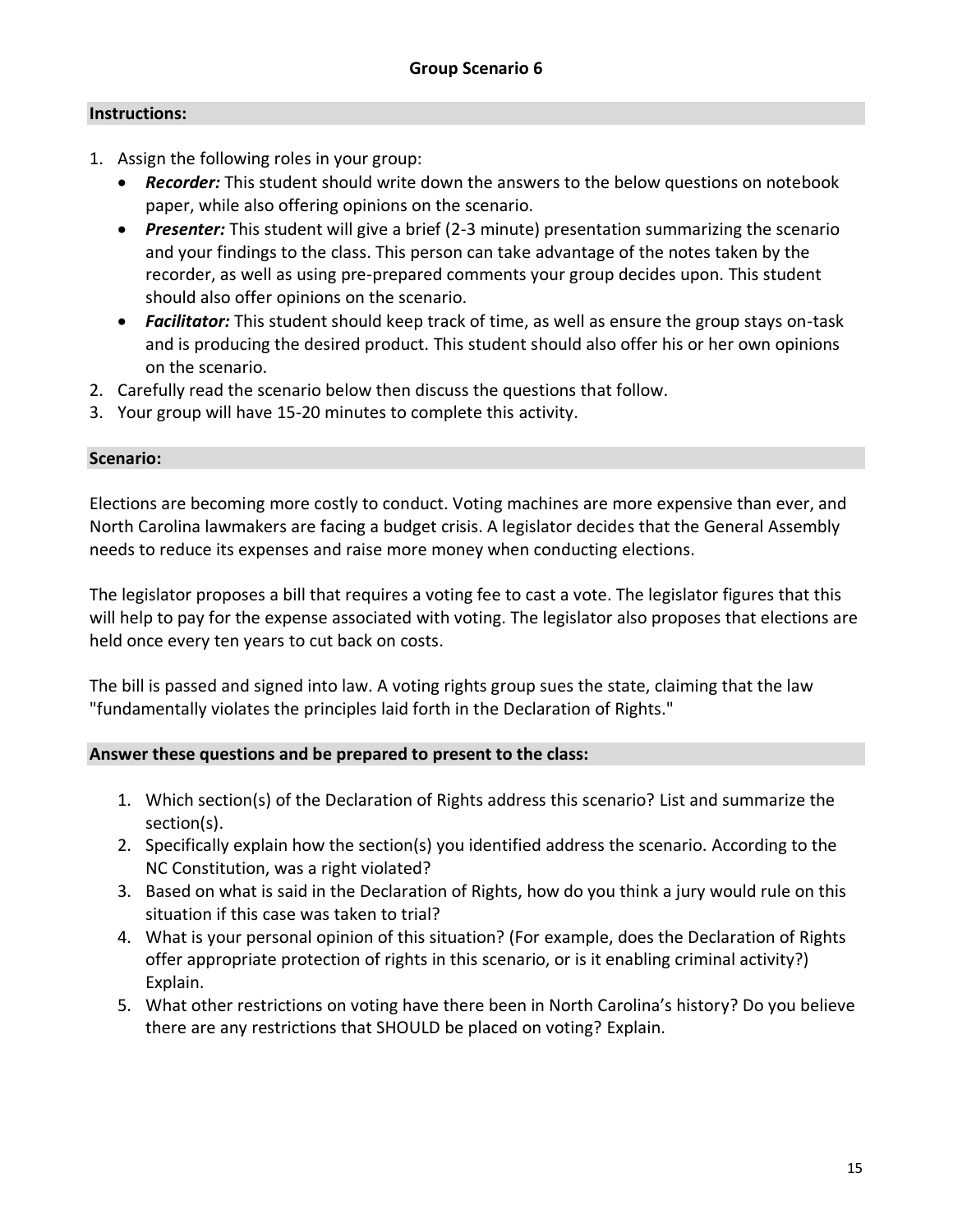- 1. Assign the following roles in your group:
	- *Recorder:* This student should write down the answers to the below questions on notebook paper, while also offering opinions on the scenario.
	- *Presenter:* This student will give a brief (2-3 minute) presentation summarizing the scenario and your findings to the class. This person can take advantage of the notes taken by the recorder, as well as using pre-prepared comments your group decides upon. This student should also offer opinions on the scenario.
	- *Facilitator:* This student should keep track of time, as well as ensure the group stays on-task and is producing the desired product. This student should also offer his or her own opinions on the scenario.
- 2. Carefully read the scenario below then discuss the questions that follow.
- 3. Your group will have 15-20 minutes to complete this activity.

# **Scenario:**

Two police officers are on duty. They see a young man who is walking nervously down the street at 3:00 AM. Their car slowly approaches the young man, who looks over his shoulder, then bursts into a full sprint away from their police vehicle. The police officers turn on their sirens and begin pursuit of the young man. They are able to apprehend, search and arrest him. In the squad car on the way to the station, the young man asks why he has been put under arrest. The police officers do not answer and bring him to a holding cell.

After being held for a night, the young man is released. He contacts a lawyer, who files suit against the police department. The lawyer says the police officers did not act in accordance with the principles set forth in the North Carolina Declaration of Rights and the United States Constitution.

# **Answer these questions and be prepared to present to the class:**

- 1. Which section(s) of the Declaration of Rights address this scenario? List and summarize the section(s).
- 2. Specifically explain how the section(s) you identified address the scenario. According to the NC Constitution, was a right violated?
- 3. Based on what is said in the Declaration of Rights, how do you think a jury would rule on this situation if this case was taken to trial?
- 4. What is your personal opinion of this situation? (For example, does the Declaration of Rights offer appropriate protection of rights in this scenario, or is it enabling criminal activity?) Explain.
- 5. If the young man was found to have an illegal firearm after the arrest, does that change the scenario? If so, why?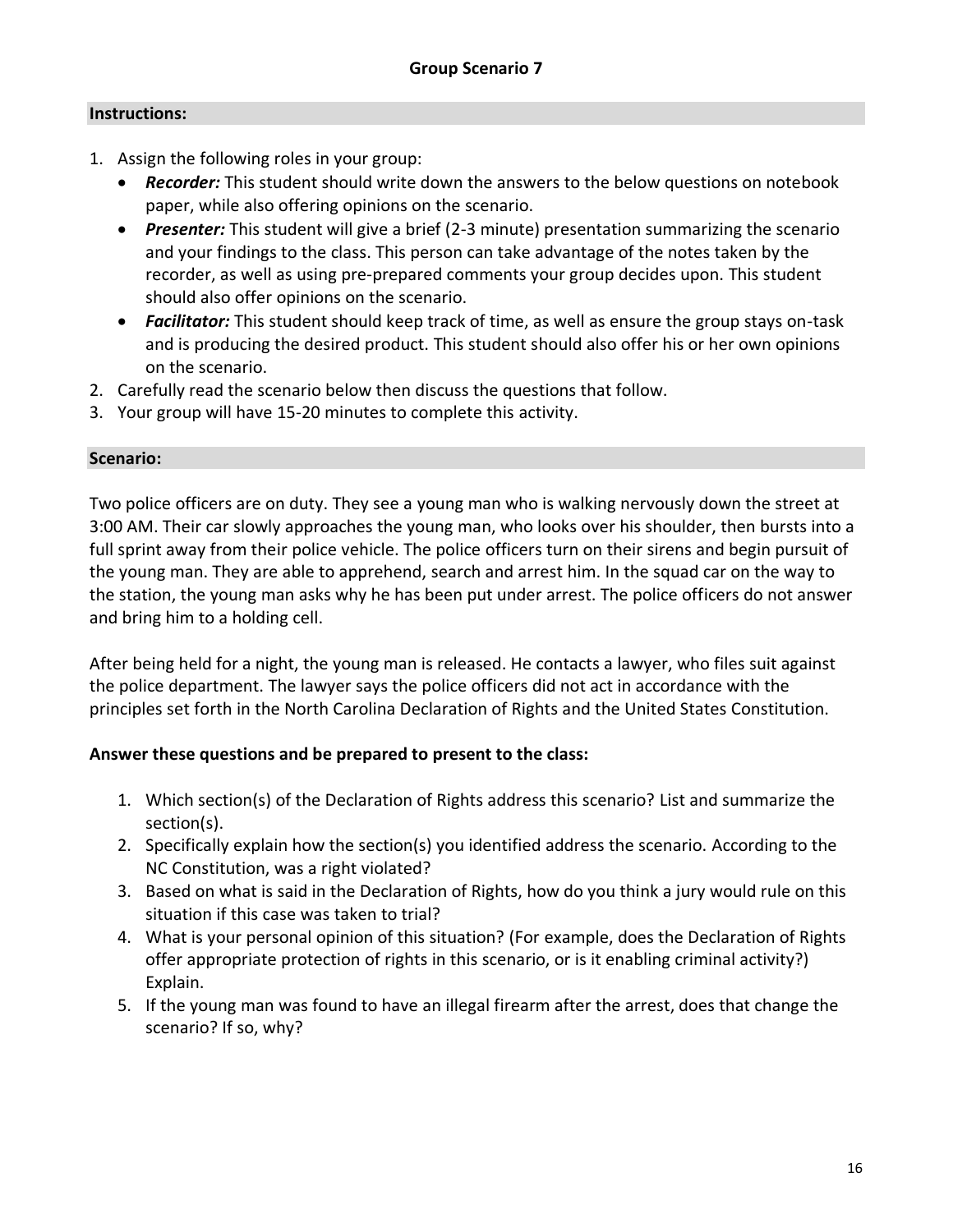- 1. Assign the following roles in your group:
	- *Recorder:* This student should write down the answers to the below questions on notebook paper, while also offering opinions on the scenario.
	- *Presenter:* This student will give a brief (2-3 minute) presentation summarizing the scenario and your findings to the class. This person can take advantage of the notes taken by the recorder, as well as using pre-prepared comments your group decides upon. This student should also offer opinions on the scenario.
	- *Facilitator:* This student should keep track of time, as well as ensure the group stays on-task and is producing the desired product. This student should also offer his or her own opinions on the scenario.
- 2. Carefully read the scenario below then discuss the questions that follow.
- 3. Your group will have 15-20 minutes to complete this activity.

# **Scenario:**

A high school paper is published as part of a journalism class. The principal, who always reviews the paper before it is published, decided to delete two pages of the current issue. The deleted article covered the issue of teenage pregnancy and included interviews with three students who had been personally impacted by teenage pregnancy. To keep the students' identity secret, the staff changed the names of the students in the article. The principal said the anonymity of the students was not sufficiently protected and that the article's content was inappropriate for some of the younger students at the high school.

The student author of the article sued the principal and the school district, saying that freedom of speech concerns were violated by deleting the pregnancy article.

- 1. Which section(s) of the Declaration of Rights address this scenario? List and summarize the section(s).
- 2. Specifically explain how the section(s) you identified address the scenario. According to the NC Constitution, was a right violated?
- 3. Based on what is said in the Declaration of Rights, how do you think a jury would rule on this situation if this case was taken to trial?
- 4. What is your personal opinion of this situation? (For example, does the Declaration of Rights offer appropriate protection of rights in this scenario, or is it enabling criminal activity?) Explain.
- 5. Does the fact that this is a student newspaper instead of a circulated newspaper (such as your local paper) change the situation? Explain.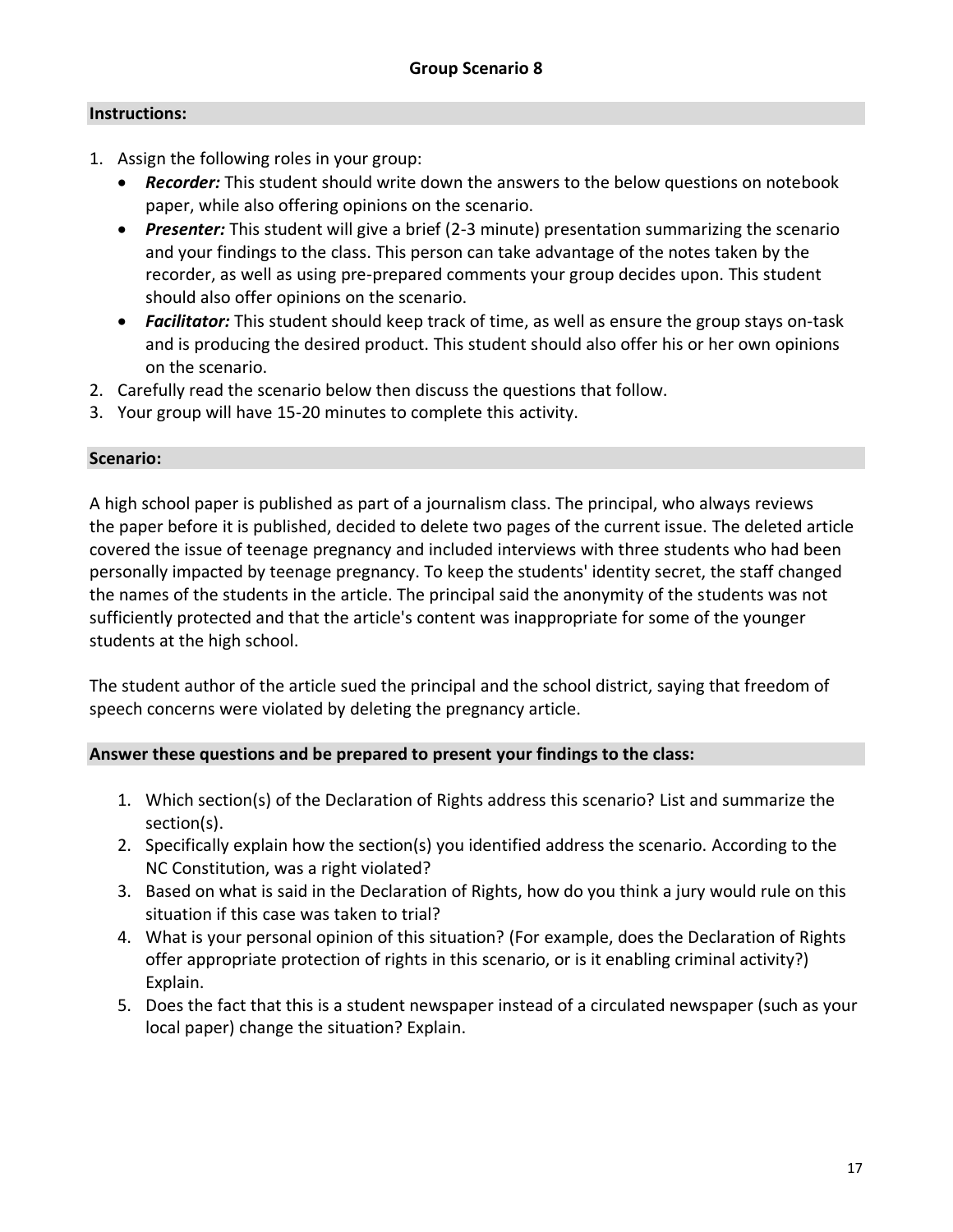- 1. Assign the following roles in your group:
	- *Recorder:* This student should write down the answers to the below questions on notebook paper, while also offering opinions on the scenario.
	- *Presenter:* This student will give a brief (2-3 minute) presentation summarizing the scenario and your findings to the class. This person can take advantage of the notes taken by the recorder, as well as using pre-prepared comments your group decides upon. This student should also offer opinions on the scenario.
	- *Facilitator:* This student should keep track of time, as well as ensure the group stays on-task and is producing the desired product. This student should also offer his or her own opinions on the scenario.
- 2. Carefully read the scenario below then discuss the questions that follow.
- 3. Your group will have 15-20 minutes to complete this activity.

# **Scenario:**

A job has recently opened up at a North Carolina governmental agency. This agency has conducted a hiring search for the position. Recently, the head of the agency was contacted by a legislator who has often advocated for additional funding for the governmental agency. The legislator strongly recommended his nephew for the position. Even though his nephew is missing a key requirement of the job description, the legislator's nephew is offered the job.

George Jefferson, another candidate for the position who met all of the qualifications, is not hired. He happens to know the legislator's nephew and is angered that someone less qualified was given the job. Jefferson sues the state, alleging that the nephew was hired only because he was related to the legislator.

- 1. Which section(s) of the Declaration of Rights address this scenario? List and summarize the section(s).
- 2. Specifically explain how the section(s) you identified address the scenario. According to the NC Constitution, was a right violated?
- 3. Based on what is said in the Declaration of Rights, how do you think a jury would rule on this situation if this case was taken to trial?
- 4. What is your personal opinion of this situation? (For example, does the Declaration of Rights offer appropriate protection of rights in this scenario, or is it enabling criminal activity?) Explain.
- 5. Should elected officials be able to offer jobs to their friends and family? Why or why not?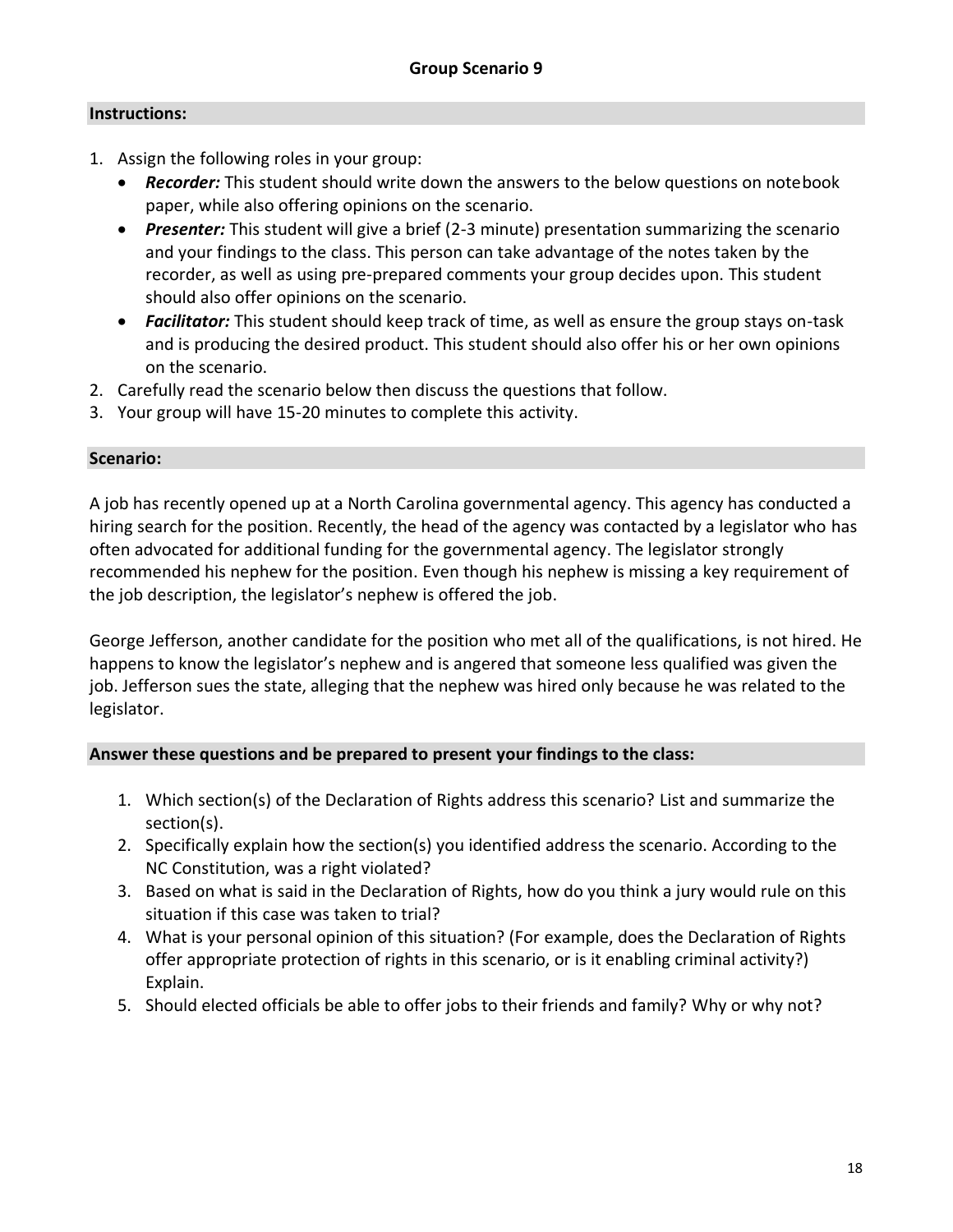- 1. Assign the following roles in your group:
	- *Recorder:* This student should write down the answers to the below questions on notebook paper, while also offering opinions on the scenario.
	- *Presenter:* This student will give a brief (2-3 minute) presentation summarizing the scenario and your findings to the class. This person can take advantage of the notes taken by the recorder, as well as using pre-prepared comments your group decides upon. This student should also offer opinions on the scenario.
	- *Facilitator:* This student should keep track of time, as well as ensure the group stays on-task and is producing the desired product. This student should also offer his or her own opinions on the scenario.
- 2. Carefully read the scenario below then discuss the questions that follow.
- 3. Your group will have 15-20 minutes to complete this activity.

# **Scenario:**

A city council in North Carolina sees a rise in violent crime involving handguns in their city. They decide to pass an ordinance outlawing handguns citywide. A person from another county is driving through the city. The person has a concealed weapons permit, but has a broken taillight. A city police officer stops the person for the taillight and asks to search the vehicle. The person agrees, and the city policy officer finds the handgun. The police seize the weapon and issue the person a fine.

The person files suit against the city, claiming that his or her rights established under the United States Constitution and the North Carolina Declaration of Rights have been violated.

- 1. Which section(s) of the Declaration of Rights address this scenario? List and summarize the section(s).
- 2. Specifically explain how the section(s) you identified address the scenario. According to the NC Constitution, was a right violated?
- 3. Based on what is said in the Declaration of Rights, how do you think a jury would rule on this situation if this case was taken to trial?
- 4. What is your personal opinion of this situation? (For example, does the Declaration of Rights offer appropriate protection of rights in this scenario, or is it enabling criminal activity?) Explain.
- 5. Discuss the balance between public safety and an individuals' right to arms. What is an appropriate balance between the two?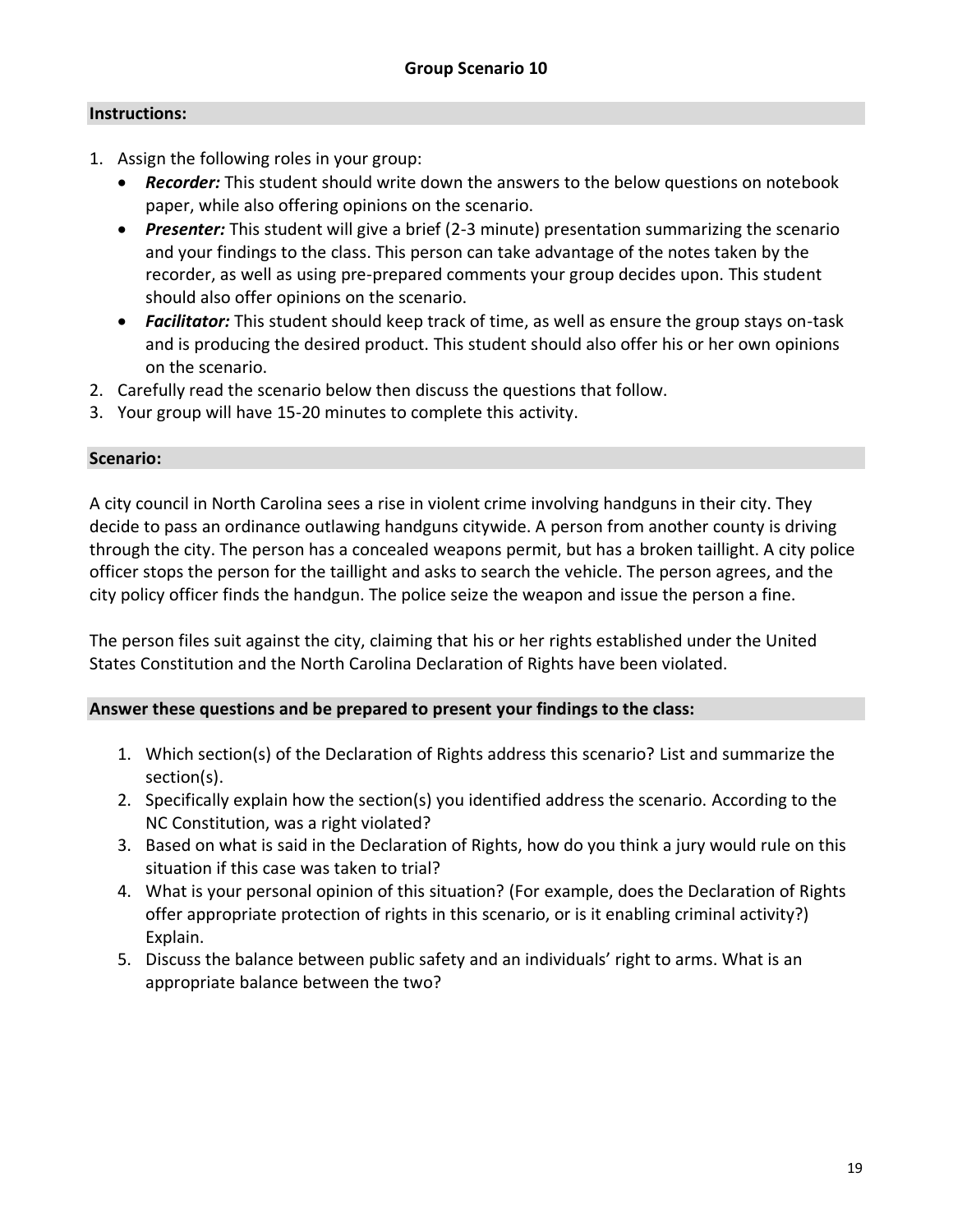## **Instructor Scenario Guide**

*This is not an exhaustive guide for discussions that can be implemented based on each scenario. Students may offer additional relevant interpretations. Encourage their opinions, but make sure they identify the correct sections of the Declaration of Rights for each scenario.*

**Scenario 1:** This scenario deals with excessive bail, found in **Section 27** of the Declaration of Rights. It states that "excessive bail shall not be required, nor excessive fines imposed, nor cruel and unusual punishments inflicted."

**Scenario 2:** This scenario speaks directly to **Section 26**, which states that no person shall be excluded from jury service on account of sex, race, color, religion, or national origin. The students may argue that a fair trial will be difficult on the basis of gender in this case. The person murdered was female, and 11 of the 12 jurors are also female.

**Scenario 3:** Inform students that this scenario is based on the *Leandro v. State of North Carolina* case. In the 1997 Leandro decision, a fundamental constitutional right to a "basic sound education" was established. In a 2004 decision, Judge Howard Manning was given authority by the North Carolina Supreme Court to distribute funds to communities so that every child might have access to a sound education. The major sections in the Declaration of Rights that are implicated are **Section 1 & Section 15.** (For a more detailed lesson on Leandro v. State of North Carolina, see "Leandro v. State of North Carolina: A Deliberation on School Funding," available in our Database of K-12 Resources: [http://database.civics.unc.edu/.](http://database.civics.unc.edu/))

**Scenario 4:** In this silly scenario, **Section 28** is implicated. Someone can't be imprisoned for debt, except in cases of fraud.

**Scenario 5:** This case mirrors a United States Supreme Court case, *Goss v. Lopez* 419 U.S. 565 (1975). The main question in this case was whether the imposition of the suspension without preliminary hearings violate the students' Due Process rights guaranteed by the Fourteenth Amendment. The court ruled that a state could not withdraw that right "on grounds of misconduct absent fundamentally fair procedures to determine whether the misconduct ha[d] occurred." The case took place in Ohio, and a law was made ensuring at least a hearing would be granted by a principal prior to any suspension being issued. **Sections 15 and 1 of the Declaration of Rights** can be applied to this scenario. This scenario can also be connected to a Buncombe County Case, *In the Matter of Roberts.*  This case involved a Buncombe County student who was not given representation at a hearing by a principal and who was suspended for the remainder of the year. The superintendent upheld the case, and it was reversed by the NC Supreme Court, citing *Goss v. Lopez*.

**Scenario 6:** This scenario is designed to invoke discussion of the poll taxes implemented during the Jim Crow era. This can also lead to a fruitful discussion about the literacy test that was previously required to vote. **Sections 10 and 11** are associated with this scenario.

**Scenario 7:** This is a difficult scenario, and it brings up many questions of social justice if considered carefully. Because the person was held without knowing his crime, the major section connected is **Section 23**. **Sections 20 and 21** are also relevant. Other arguments could be made, such as using **Section 27** under the argument that this was an "unusual" punishment.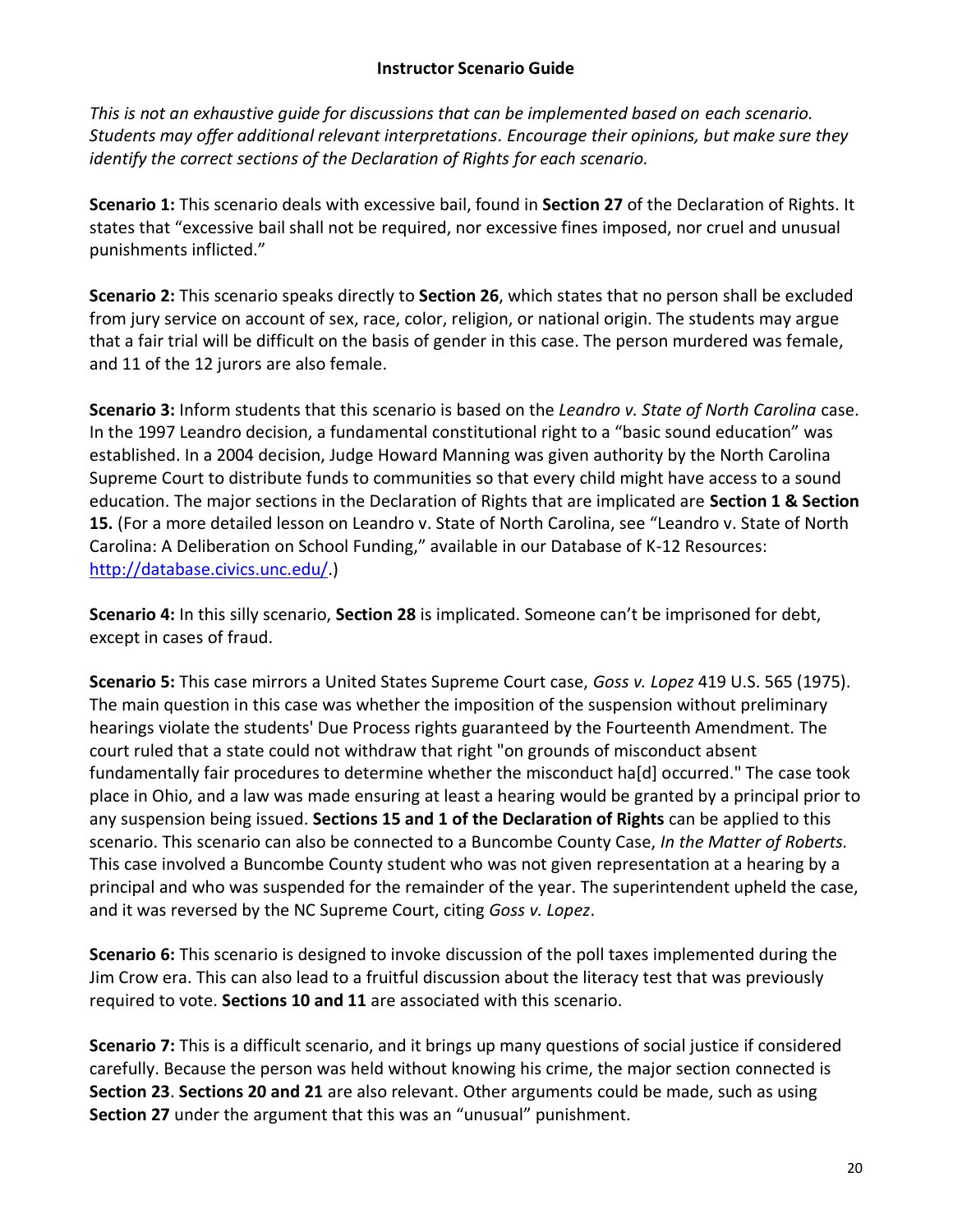**Scenario 8:** This scenario closely mirrors a case from the U.S. Supreme Court called *Hazelwood School District et al. v. Kuhlmeier et al.*, [484 U.S. 260](http://supreme.justia.com/us/484/260/case.html) (1988). In a 5-to-3 decision, the Court held that the First Amendment did not require schools to affirmatively promote particular types of student speech. The Court held that schools must be able to set high standards for student speech disseminated under their auspices, and that schools retained the right to refuse to sponsor speech that was "inconsistent with 'the shared values of a civilized social order.'" Educators did not offend the First Amendment by exercising editorial control over the content of student speech so long as their actions were "reasonably related to legitimate pedagogical concerns." The actions of principal Reynolds, the Court held, met this test. The Declaration of Rights section implicated in this scenario is **Section 14**.

**Scenario 9:** This case should bring about a discussion of the spoils system, or the unfairness of giving a relative a job if he or she is not qualified. The major section that is implicated is **Section 33**.

**Scenario 10:** This scenario involves elements of the DC Handgun Ban case. The question in that case was whether provisions of the D.C. Code, generally barring the registration of handguns, violated the Second Amendment rights of individuals who are not affiliated with any state-regulated militia, but who wish to keep handguns and other firearms for private use in their homes. In North Carolina's Declaration of Rights, **Section 30** states that a person has the right to keep and bear arms, but it also states that "nothing herein shall justify the practice of carrying concealed weapons, or enacting the General Assembly from enacting penal statutes against the practice."

This scenario in particular can help to describe how difficult forming a law can be. There is a right to bear arms, but there is also specific language that doesn't justify a concealed weapon. The statute gives the General Assembly the right to regulate the practice. Does that give a city council the right to regulate the concealment of weapons? This could likely be a contentious and unresolved issue.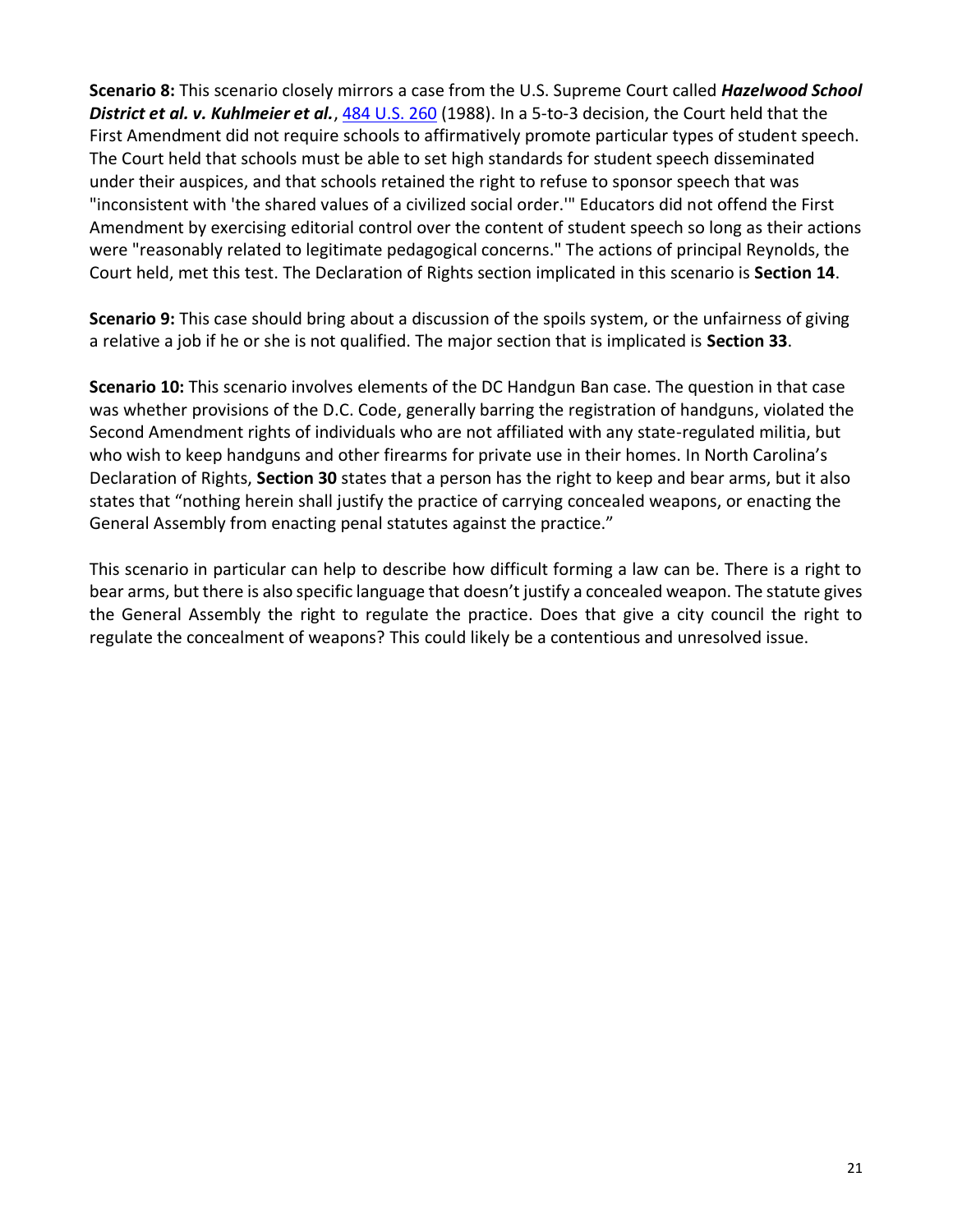

# **The Declaration of Rights**

Complete the following worksheet on North Carolina's Declaration of Rights. Please answer in complete sentences.

**Which section do you think is most important in the Declaration of Rights? Why?**

**What impact do you think section 15 has had on North Carolina? How does section 15 impact North Carolina's university system specifically?**

**If you were to add a section to the Declaration of Rights, what would it be and why?**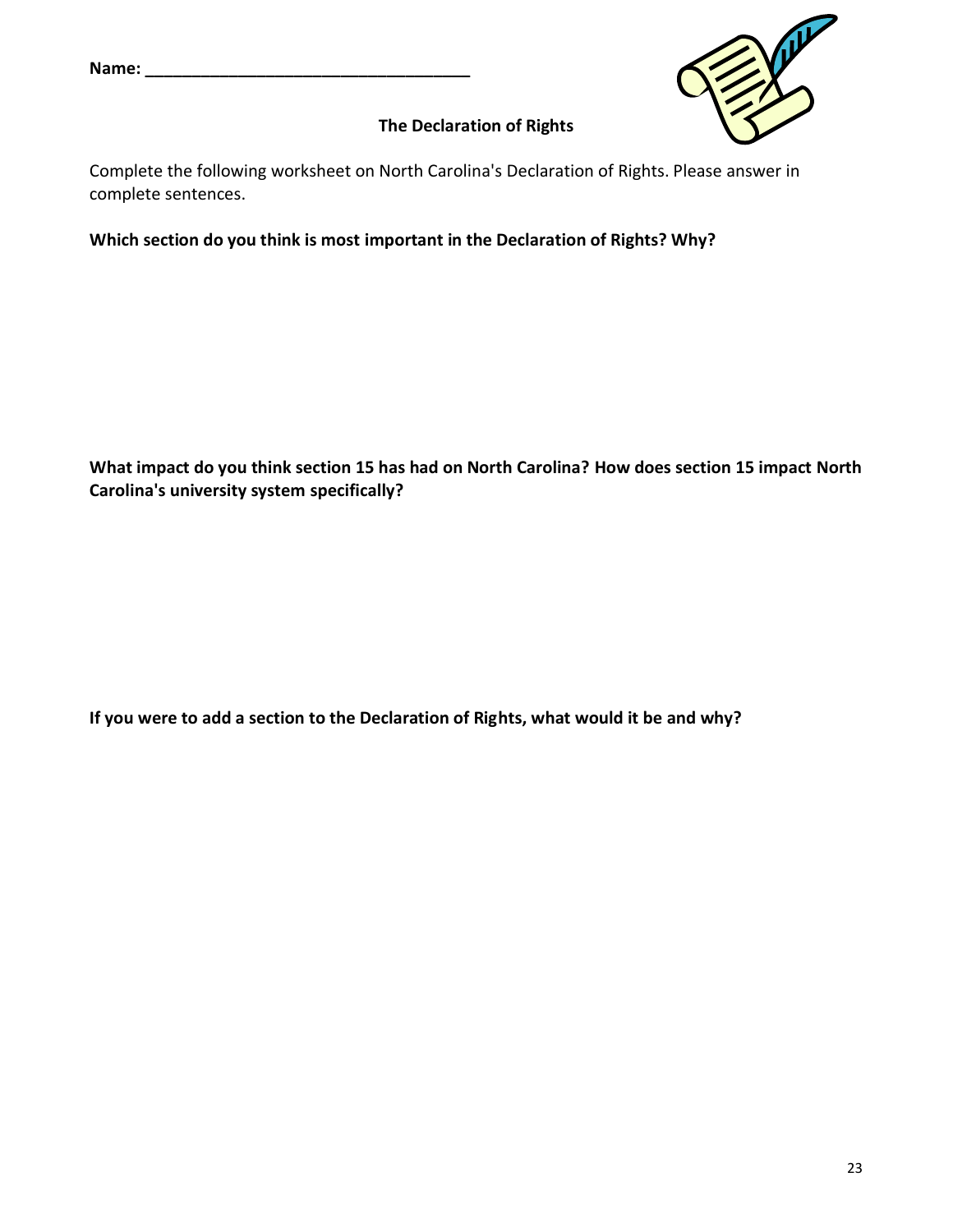| Law                               | <b>US Const. Amendment</b> | <b>Declaration of Rights</b> |
|-----------------------------------|----------------------------|------------------------------|
| Ban on slavery                    |                            |                              |
| <b>Ban on Monopolies</b>          |                            |                              |
| A right to education              |                            |                              |
| Ban on unreasonable               |                            |                              |
| searches/seizures                 |                            |                              |
| Ban on cruel and unusual          |                            |                              |
| punishment                        |                            |                              |
| Prohibition on secession from     |                            |                              |
| <b>United States</b>              |                            |                              |
| Freedom of Speech and of the      |                            |                              |
| Press                             |                            |                              |
| "All persons are created equal"   |                            |                              |
| No member of a jury excluded      |                            |                              |
| because of race, gender, etc.     |                            |                              |
| No property qualification for     |                            |                              |
| voting/holding office             |                            |                              |
| "All elections shall be free"     |                            |                              |
| Right to bear arms                |                            |                              |
| Ban on excessive bail for a crime |                            |                              |
| Ban on housing soldiers without   |                            |                              |
| owner's consent                   |                            |                              |